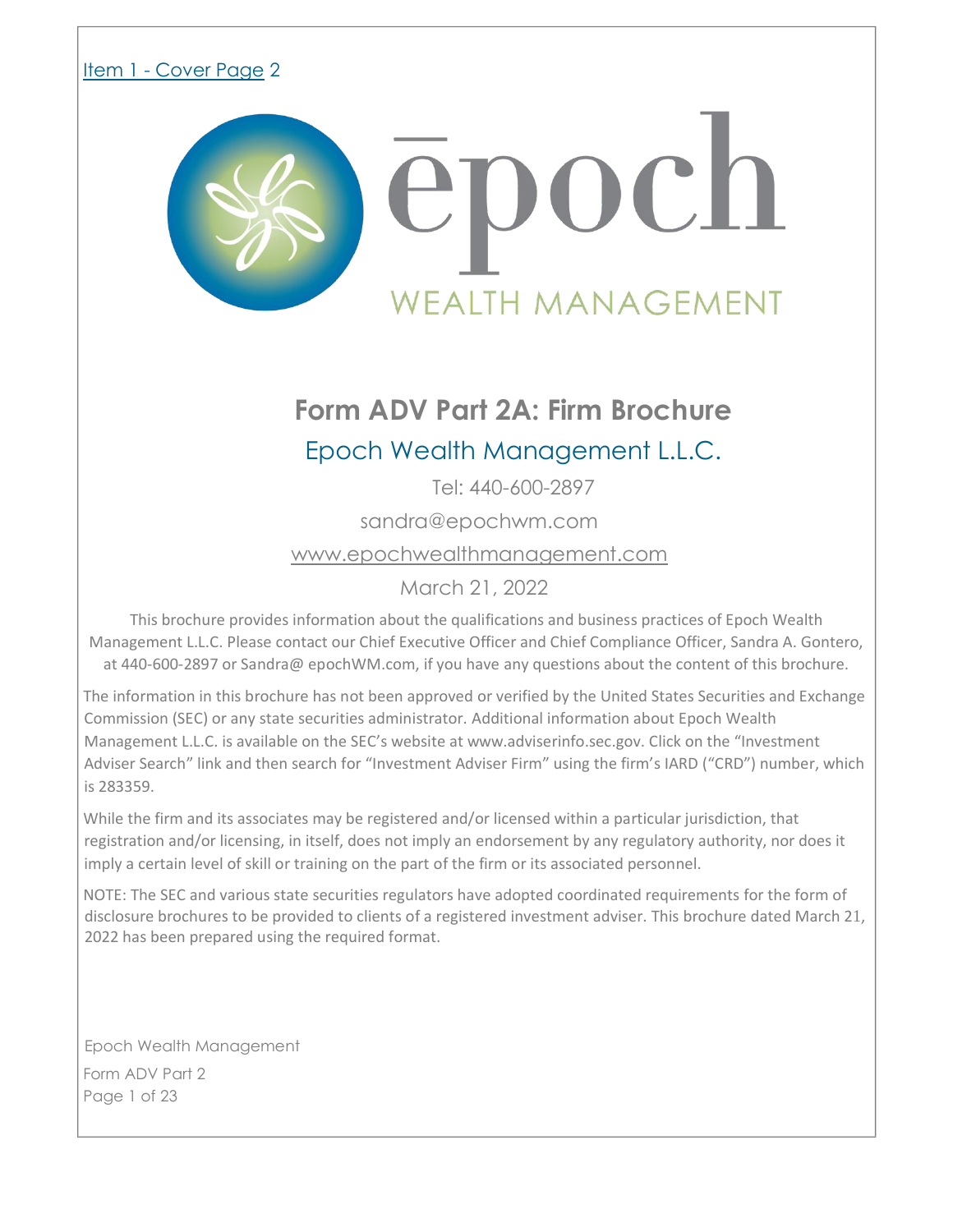### <span id="page-1-0"></span>Item 2 - Material Changes

This Brochure dated March 21, 2022 is the annual amendment. This Item 2 discusses only material changes since the update filing on March 31, 2021: There were no material changes since March 21, 2021

The firm may at any time update this document and either send a copy of its updated brochure or provide a summary of material changes to its brochure and an offer to send an electronic or hard copy form of the updated brochure. Clients are also able to download this brochure from the SEC's website at www.adviserinfo.sec.gov or may contact our firm at 440-600-2897 to request a copy at any time.

As with all firm documents, clients and prospective clients are encouraged to review this brochure in its entirety and are encouraged to ask questions at any time prior to or throughout the engagement.

In 2022, all new clients are being offered a full copy of our brochure.

Epoch Wealth Management Form ADV Part 2 Page 2 of 25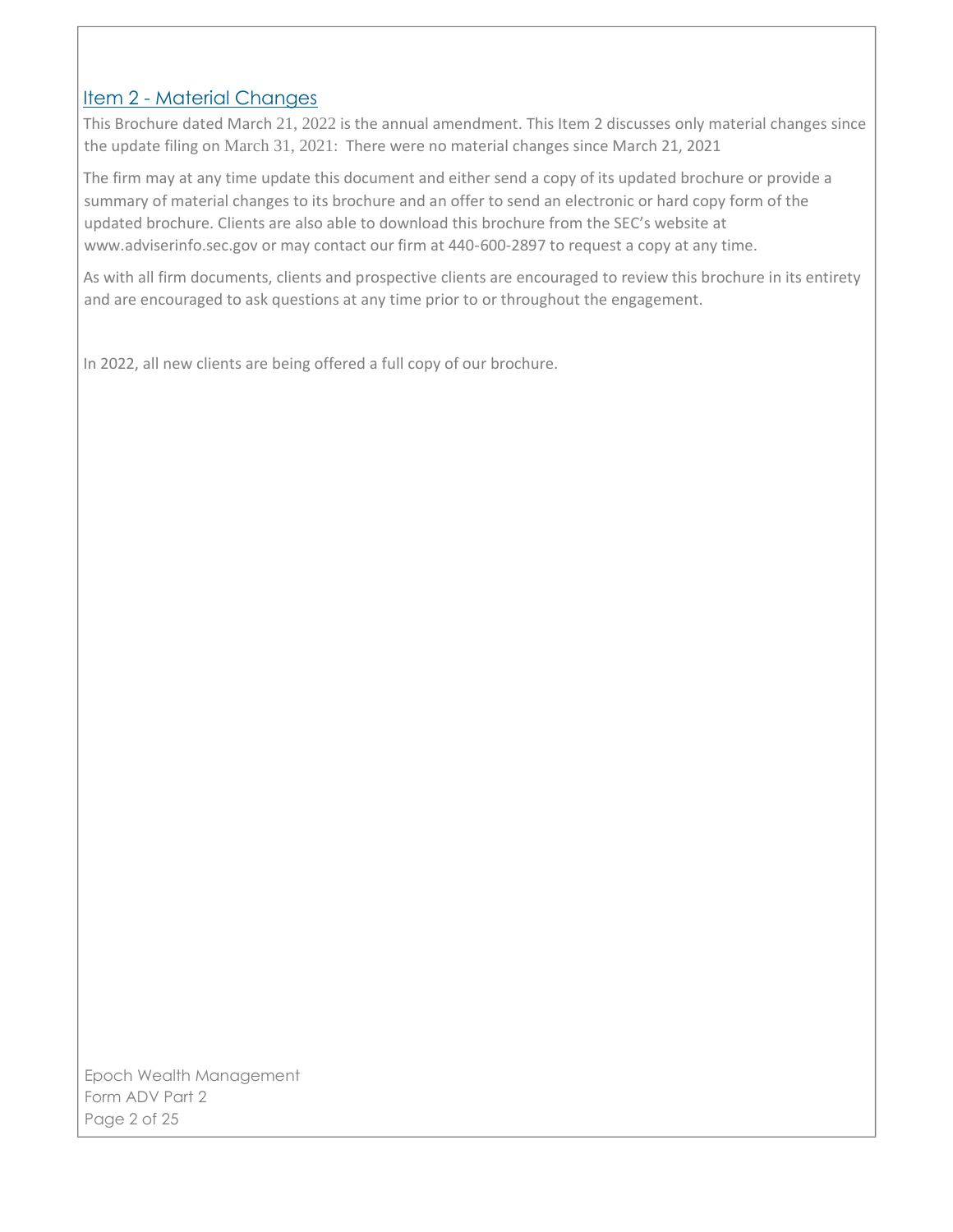## <span id="page-2-0"></span>Item 3 - Table of Contents

| Item 11 - Code of Ethics, Participation or Interest in Client Transactions and Personal Trading 16 |  |
|----------------------------------------------------------------------------------------------------|--|
|                                                                                                    |  |
|                                                                                                    |  |
|                                                                                                    |  |
|                                                                                                    |  |
|                                                                                                    |  |
|                                                                                                    |  |
|                                                                                                    |  |
|                                                                                                    |  |

#### *Important Information*

Throughout this document Epoch Wealth Management L.L.C. shall also be referred to as "the firm," "firm," "our," "we" or "us." The client or prospective client may be also referred to as "the client," "client," etc., and refers to a client engagement involving a single person as well as two or more persons, and may refer to natural persons and legal entities. The term "advisor" and "adviser" are used interchangeably where accuracy in identification is necessary (i.e., Internet address, etc.).

Our firm maintains a business continuity and succession contingency plan that is integrated within the organization to ensure it appropriately responds to events that pose a significant disruption to its operations. A statement concerning the current plan is available under separate cover.

Epoch Wealth Management Form ADV Part 2 Page 3 of 25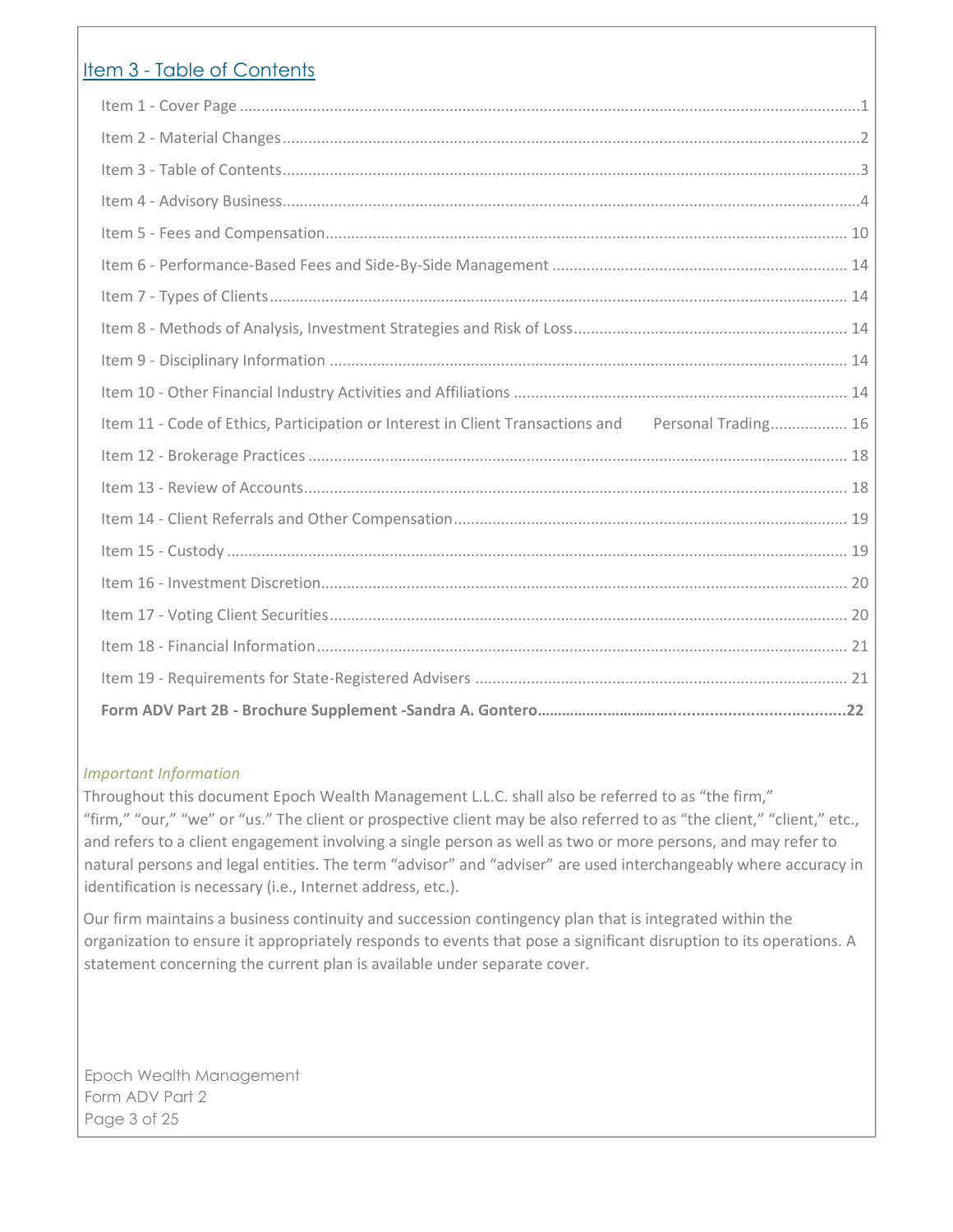## <span id="page-3-0"></span>Item 4 - Advisory Business

#### *Description of the Firm*

Epoch Wealth Management L.L.C. is an Ohio domiciled limited liability company formed in August of 2014, and became registered as an investment advisor in May of 2016. We may operate under the trade name Epoch Wealth Management. There are no subsidiaries nor is the firm controlled by another financial services industry entity.

Sandra A. Gontero, CPA/PFS, CFP® is our firm's Chief Executive Officer and Chief Compliance Officer (supervisor).<sup>1</sup> Ms. Gontero also serves as Managing Member and she maintains majority interest in the firm. Additional information about Ms. Gontero and her professional experience may be found toward the end of this brochure.

#### *Description of Advisory Services Offered*

Epoch Wealth Management provides a range of financial advisory solutions to its clients. We provide advice on topics such cash flow and debt management, risk management, retirement planning, funding an education, tax planning, estate planning, among others, as well as periodic investment advice. We assist our clients in the management of their investments through our own portfolio management services and the engagement of institutional investment managers. We also offer educational workshops on various subjects.

An initial interview is conducted with the client to discuss their current situation, long-term goals, and the scope of services that may be provided. Prior to or during this first meeting, you will be provided with this Form ADV Part 2 firm brochure that includes a statement involving our privacy policy (see Item 11), as well as a brochure supplement about the representative who will be assisting you. Our firm will disclose any material conflicts of interest that could be reasonably expected to impair the rendering of unbiased and objective advice; such as information found in Item 10 of this brochure. Should you wish to engage our firm for any advisory service, you must first execute a written engagement agreement with our firm. It is important to note that our engagements require our clients to be able comfortable using electronic tools and data delivery mechanisms. We do not provide paper forms or documents.

Epoch Wealth Management offers four levels of financial planning services to meet the varying needs of our clients. Our clients may choose to engage us for one following levels of service: broad-based, modular, special hourly project or retainer services.

A broad-based plan is an endeavor that requires comprehensive detail, and certain variables can affect the cost involved in the development of the plan, to include: the quality of your own records, complexity and number of current investments, diversity of insurance products and employee benefits you currently hold, size of the potential estate, special needs of the client or their dependents, among others. While certain broad-based plans may require 20 or more hours to complete, complex plans may require more than 100 hours. Alternatively, you may request that the firm concentrate on reviewing only a specific area (modular planning), such as college funding, cash flow analysis, or evaluating the sufficiency of your retirement plan. Note that when these services focus only on certain areas of your interest, your overall situation or needs may not be fully addressed due to limitations you may have established.

Epoch Wealth Management Form ADV Part 2 Page 4 of 25  $1$  Refer to the end of this brochure for an explanation of professional designations and their continuing education requirements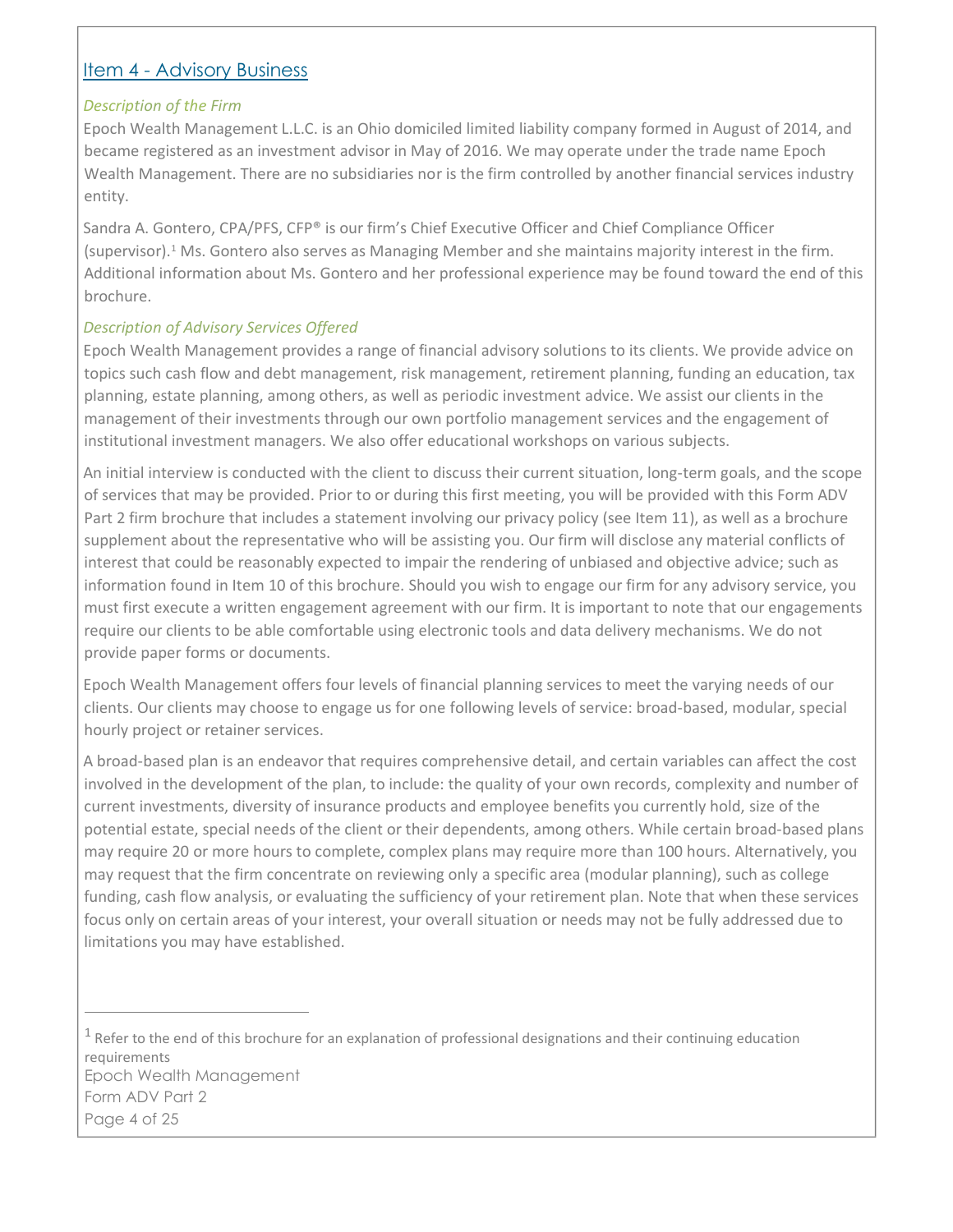Whether you have engaged our firm for comprehensive or modular services (EPOCH Financial Planning Services or SELECT Financial Planning Services, respectively, as described below), you will receive a written or verbal summary of recommendations, offered guidance on the implementation of some or all of them, as well as an offer for periodic reviews thereafter. In all instances involving financial planning services, you will retain full discretion over all implementation decisions and are free to accept or reject any recommendation that has been made. Unless you have engaged our firm for its annual retainer services (LIFETIME Financial Planning Services, described below), upon completion of our review and presentation or delivery of advice, your financial planning engagement is concluded.

Depending on the scope of the engagement, you may be asked to provide current copies of the following documents early in the process:

- Completed profile questionnaires or other forms provided by our firm or available to you via electronic access of the EPOCH VIEW client portal and vault
- Wills, codicils, trusts and trust amendments
- Insurance policies
- Auto loans, home loans, HELOCs, student loans and other liabilities
- Credit card balances and interest rates
- Divorce decree or separation agreement
- Income tax returns (two years)
- Gift tax returns (most recent)
- Current financial specifics, including W-2s and 1099s
- Information on current retirement plans and benefits provided by your employer
- Statements reflecting current investments in retirement and non-retirement accounts
- Employment or other business agreements you may have in place

It is important that we are provided with an adequate level of information and supporting documentation throughout the term of the engagement including but not limited to: source of funds, income levels, asset titling and/or beneficiary designations, and an account holder or attorney-in-fact's authority to act on behalf of the account, among other information that may be necessary for our services. The information and/or financial statements provided to us need to be accurate. Our firm may, but is not obligated to, verify the information that have been provided to us which will then be used in the advisory process.

It is also essential that each client inform our firm of significant issues that may call for an update to their financial plan or investment portfolio. Events such as changes in employment or marital status, an unplanned windfall, etc., can have an impact on a person's circumstances and goals. Our firm needs to be aware of such events so that adjustments may be made as necessary.

Your plan may incorporate some or all of the following components that allow for thorough analysis and a tailored plan that aligns with your goals and objectives. We will present you with a summary of our recommendations, guide you in the implementation of some or all of them per your decision, as well as encourage ongoing reviews thereafter. You retain full discretion over all implementation decisions and have the right to accept or reject any recommendation that we make.

## *Financial Planning Service Options*

#### **EPOCH Financial Planning Service**

Epoch Wealth Management Form ADV Part 2 Page 5 of 25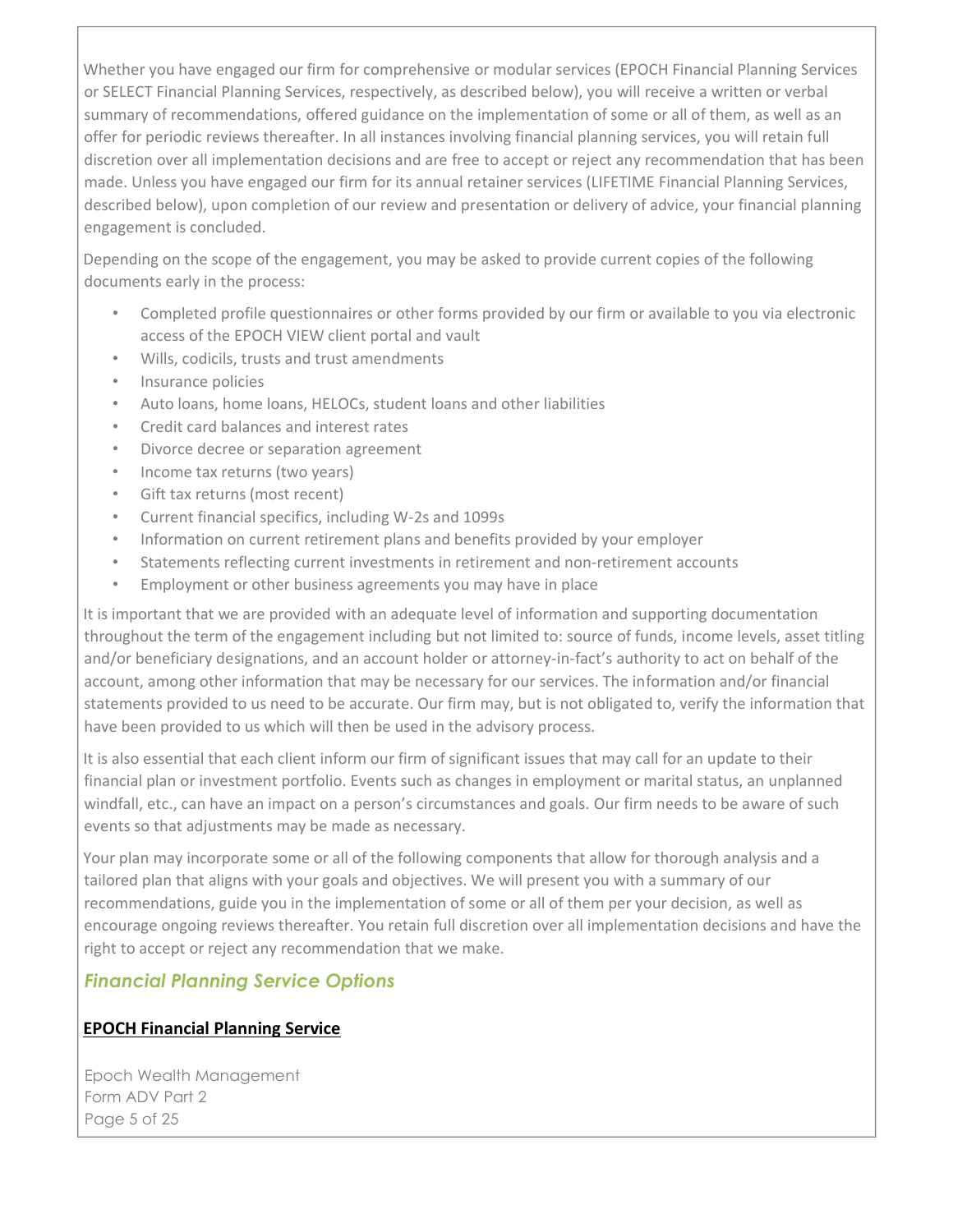Epoch Wealth Management will, as requested by and in consultation with client, determine: client's primary personal goals, needs and priorities; collect pertinent quantitative information and documents; analyze and evaluate client's information; identify and evaluate financial planning alternatives; develop, present and discuss financial planning recommendations and or advice; provide limit support for implementing financial planning service recommendations.

The EPOCH service level includes 3 two-hour meetings at our office and at client's request up to two hours of additional consultation (either face to face in our firm's office, by e-mail or by phone, at the client's discretion) on planning issues and or implementation of recommendations. During the period it takes to complete this initial planning exercise (typically 10 to 12 months), this service includes client education sessions and, at advisors sole discretion, limited support to clients in addressing new financial planning issues that may arise. Topic areas to be covered as requested by client are:

#### *Organization and Streamlining*

We will help you bring order to your financial life, by assisting in getting your personal financial paperwork organized and making recommendations for streamlining their process for cash management.

#### *Personal Financial Website*

Our goal is make your life simpler by providing unique services for staying organized, updated and prepared. To that end, you will have access to a personal financial website that we call EPOCH VIEW. This personal financial tool serves as a secure, up-to-date window into your entire financial world – accessible at anytime from anywhere with an Internet connection or mobile device. Unlike online banking, online shopping or bill pay, our system is non-transactional. Continual access to EPOCH VIEW can be made available to you after the EPOCH engagement expires, on a separate fee basis.

#### *Net Worth Summary*

The financial planning process begins with us asking you a broad array of questions and gathering data from your financial life to date. We develop a Statement of Net Worth that we use as the foundation for your financial planning process, along with the goals and concerns you have identified.

#### *Cash Flow Analysis and Debt Management*

A review of your income and expenses will be conducted to determine your current surplus or deficit. Based upon the results, we will provide advice on prioritizing how any surplus should be used, or how to reduce expenses if they exceed your income. In addition, advice on the prioritization of which debts to repay may be provided, based upon such factors as the debt's interest rate and any income tax ramifications. Recommendations may be made regarding the appropriate level of cash reserves for emergencies and other financial goals. These recommendations are based upon a review of cash accounts (such as money market funds) for such reserves and may include strategies to save desired reserve amounts.

#### *Risk Management*

A risk management review includes an analysis of your exposure to major risks that could have a significant adverse impact on your financial picture, such as premature death, disability, property and casualty losses, or the need for long-term care planning.

Advice may be provided on ways to minimiz**e su**ch risks and about weighing the costs of purchasing insurance versus the benefits of doing so and, likewise, the potential cost of not purchasing insurance ("self-insuring").

Epoch Wealth Management Form ADV Part 2 Page 6 of 25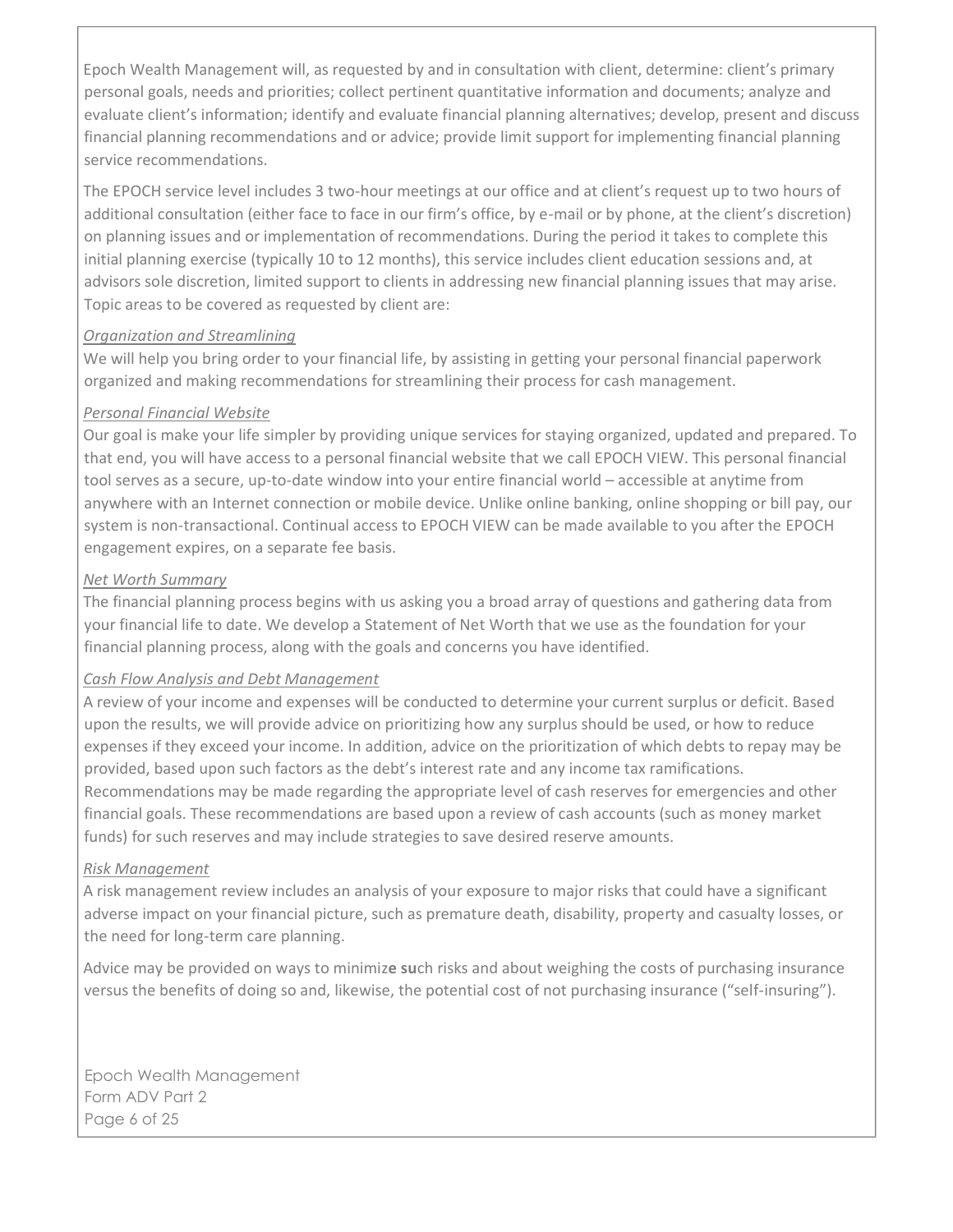#### *Employee Benefits*

A review is conducted and analysis is made as to whether you, as an employee, are taking maximum advantage of your employee benefits. We will also offer advice on your employer-sponsored retirement plan and/or stock options, along with other benefits that may be available to you.

#### *Retirement Accumulation or Distribution Planning*

Retirement planning services typically include projections of your likelihood of achieving your financial goals, with financial independence usually the primary objective. The Monte Carlo simulation allows us to stress test your currently projected financial position throughout your projected lifetime. By fully integrating your full financial picture, including growth rates, asset mix, and cash flow into a thousand simulations, this analysis calculates their probability of successfully achieving your financial goals. For situations where projections show less than the desired results, a recommendation may include showing you the impact on those projections by making changes in certain variables (i.e., working longer, saving more, spending less, taking more risk with investments among other strategies). If you are near retirement or already retired, retirement income advice may be given on appropriate distribution strategies to minimize the likelihood of running out of money or having to adversely alter spending during your retirement years.

#### *Tax Planning Strategies*

Advice may include ways to minimize current and future income taxes as a part of your overall financial picture. A recommendation may be offered as to which type of account(s) or specific investments should be owned based in part on their "tax efficiency," with consideration that there is the possibility of future changes to federal, state or local tax laws and rates that may impact your situation.

#### *Estate Planning*

Our review typically includes an analysis of your exposure to estate taxes and your current estate plan, which may include whether you have a will, powers of attorney, trusts and other related documents. We may assess ways to minimize or avoid future estate taxes by implementing appropriate estate planning strategies such as the use of applicable trusts. We generally recommend that you consult with a qualified attorney when you initiate, update, or complete estate planning activities. We may provide you with contact information for attorneys who specialize in estate planning when you wish to hire an attorney for such purposes. From time-totime, we will participate in meetings or phone calls between you and your attorney with your approval or request.

#### *Education Planning*

Advice involving funding a post-secondary education may include projecting the amount that will be needed to achieve savings goals, along with strategies and the "pros-and-cons" of various vehicles that are available.

#### *Investment Consultation*

Investment consultation servi**ces** component often involves providing information on the types of investment vehicles available, employee retirement plans and/or stock options, investment analysis and strategies,

#### *Divorce Planning*

Separation or divorce can have a major impact on your goals and plans. We will work with you to help you gain an understanding of your unique situation and provide you with a realistic financial picture so that you are in a better situation to communicate with legal counsel, a mediator or soon to be ex-spouse. We can assist in the completion of cash flow and net worth projections, budgetary analysis, as well as help you to understand what the consequences and/or benefits are involving a settlement.

Epoch Wealth Management Form ADV Part 2 Page 7 of 25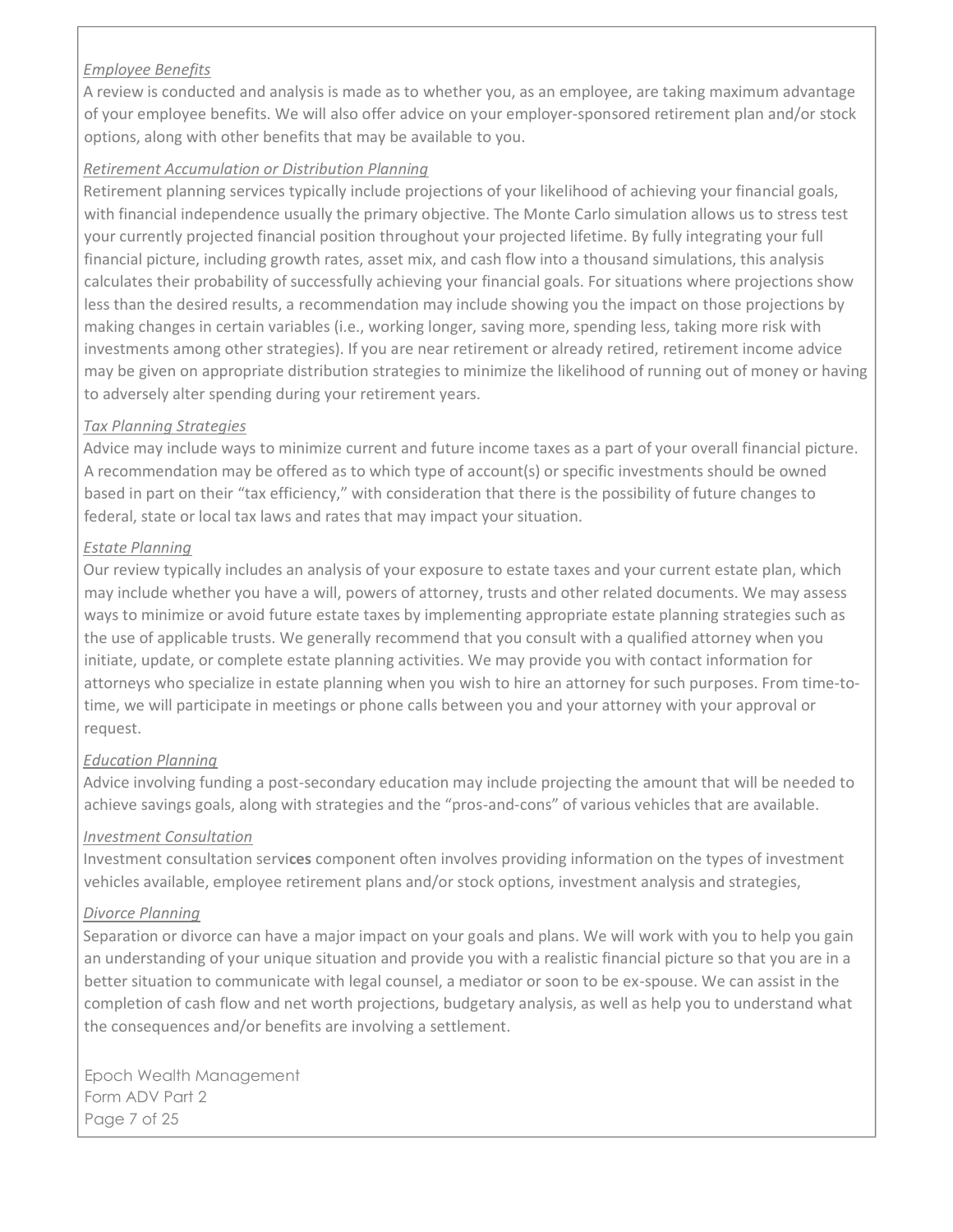#### *Business Consultation*

We are available to assist businesses in a variety of ways to include business strategy, practice management, general financial advice, taxation and debt management, as well as assisting you with matters involving coordination with your financial institution, attorney or accounting firm.

#### **SELECT Financial Planning Service**

Epoch Wealth Management will provide advice and or recommendations without implementation support resulting from specific, individual financial planning analyses/services to the extent requested by client. The limited topic areas to be covered are per client request and are the same as those noted in the EPOCH Financial Planning Service.

#### **LIFETIME Financial Planning Service**

Our LIFETIME Financial Planning Service is generally available only after completion of our Financial Planning Service. Epoch Wealth Management, as requested by client and agreed to by our firm, may review and update selected financial planning and investment consulting

recommendations, provide up to 10 hours of consultation (either face to face in our office, by e-mail or by phone, at client's discretion), address selected new financial planning issues and provide limited implementation support. Our clients may request that consultations be in the form of quarterly or semi-annual face to face meetings at our office. Note that these services do not include portfolio management.

#### **Special Projects**

We may be engaged for special projects or services other than those cited in our EPOCH, SELECT OR LIFETIME planning services as noted in this brochure.

Note that EPOCH, SELECT and Special Projects services are concluded not later than 60 days following delivery of your plan or advice.

Epoch Wealth Management Form ADV Part 2 Page 8 of 25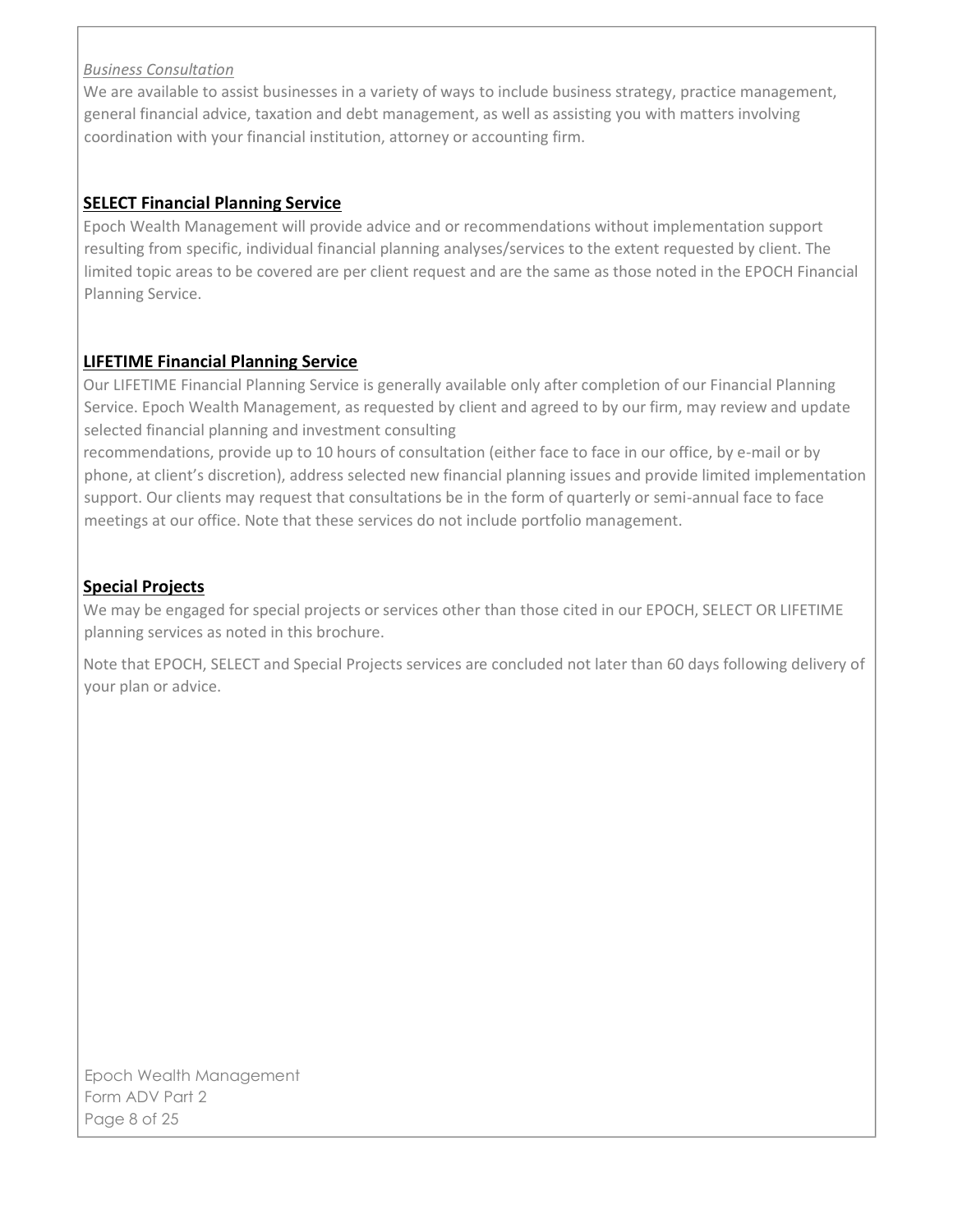## *Educational Workshops*

We offer periodic educational sessions for those desiring general advice on personal finance and investing. Topics may include issues related to general financial planning, educational funding, retirement strategies, implications involving changes in marital status, and various other current economic or investment topics.

Our workshops are educational in nature and do not involve the sale of insurance or investment products. Information presented will not be based on any one person's need nor do we provide individualized investment advice to attendees during our general sessions..

### *Portfolio Management Services*

You may also engage our firm to recommend a third- party investment manager to implement a portion of or your entire portfolio. Prior to recommending a third-party investment manager, we will conduct what is believed to be an appropriate level of due diligence to include ensuring the thirdparty investment manager is appropriately registered or notice-filed within your state of residence

At least annually thereafter a review will be performed from both a compliance and performance perspective to determine whether the selected third-party investment manager remains an appropriate fit for your portfolio.

Under this type of engagement, we will gather information from you about your financial situation, investment objectives, reasonable restrictions you may want to impose on the management of the account, and we will then provide this data to the third-party investment manager to develop the portfolio. Third- party managers will invest on behalf of a client account in accordance with the strategies set forth in their own requisite disclosure documents that will be provided to you by the third-party firm prior to employing their strategies. These third-party investment managers typically assume discretionary authority over an account, and some of these programs may not be available for those clients who prefer an account to be managed under a nondiscretionary engagement or who may have other unique account restrictions.

## *Client Assets Under Management*

Due to the nature and delivery of our advisory services, we do not have reportable assets under management.

## *General Information*

Our firm does not sponsor or serve as a portfolio manager in an investment program involving wrapped (bundled) fees. We do not provide legal or insurance services, but with your consent we will work with your attorney or insurance agent to assist with the coordination and implementation of various accepted strategies. You should be aware that these other professionals will be compensated separately for their services, and their fees will be in addition to our own.

Epoch Wealth Management Form ADV Part 2 Page 9 of 25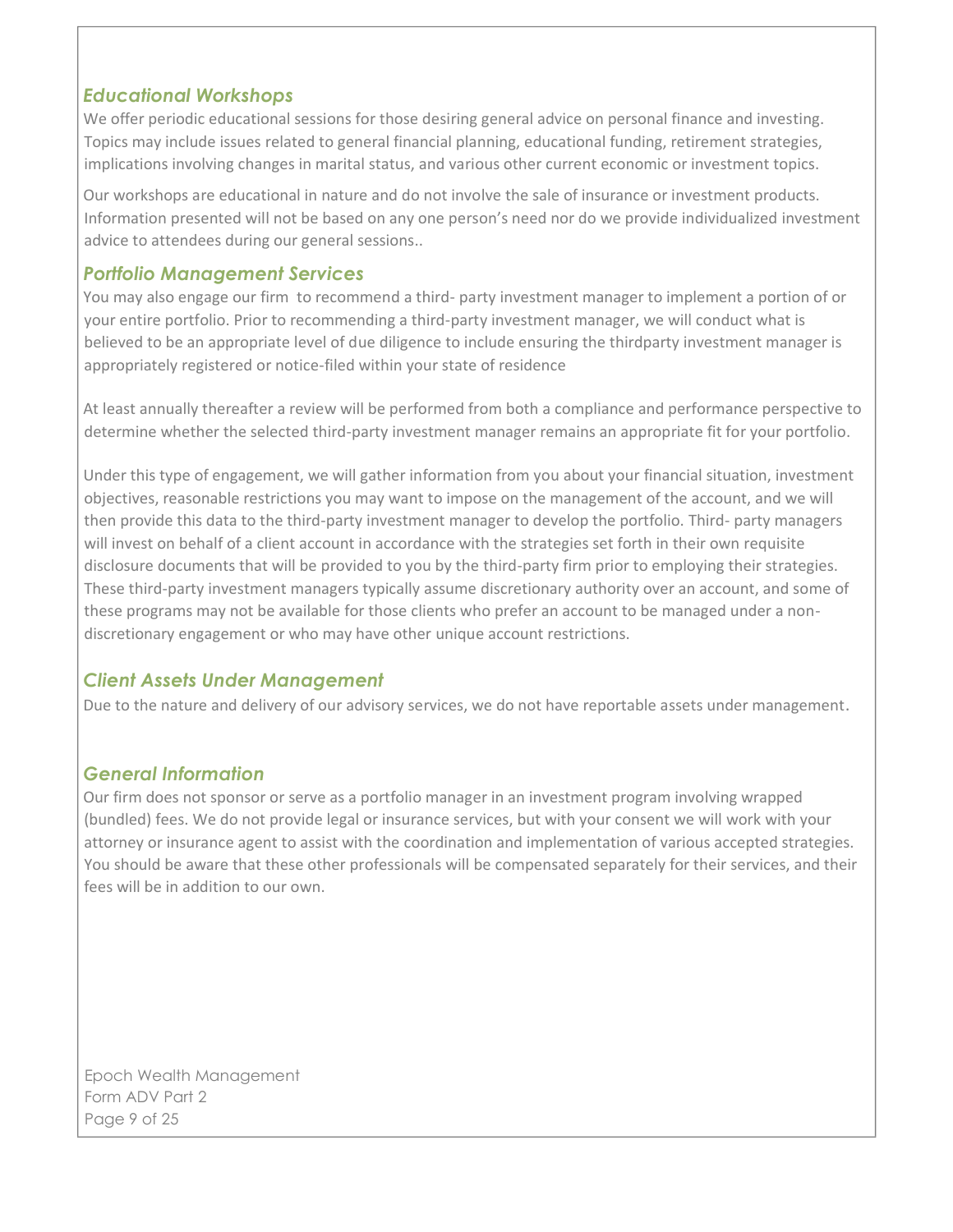## <span id="page-9-0"></span>Item 5 - Fees and Compensation

### *Method of Compensation and Fee Schedule*

Forms of payment are based on the types of services being provided, term of service, etc., and will be stated in your engagement agreement with our firm. Published fees may be discounted at the discretion of our firm but they are not negotiable. For example, fees may be reduced or waived for associates of the firm, family members or pre-existing relationships.

Our fee may be paid by check or draft from US-based financial institutions. With your written prior authorization, payment may also be made through a qualified, unaffiliated PCI-compliant<sup>1</sup> third-party processor or via your investment account held at your custodian of record. Our firm does not accept cash, money orders or similar forms of payment for its engagements.

#### **Financial Planning Services Fees**

#### *EPOCH Financial Planning Service*

The fee for our EPOCH Financial Planning Services engagements are \$5,000 to \$20.000. A deposit equaling 25% of the quoted fee will be due upon engagement, and the remainder is payable in arrears on a quarterly basis; 50% three months from the date of engagement, and the remaining amount six months from the date of engagement. We may complete our EPOCH Financial Planning Service before or after the final payment is due depending on time required to collect data, conduct analyses, and prepare and present recommendations.

#### *SELECT Financial Planning Service*

SELECT Financial Planning Service clients are assessed a minimum fee of \$1,000, and the fee may be higher based on the various planning components requested. A deposit equaling 50% of the quoted fee is due upon engagement and the remainder is to be paid three months later or on delivery of final recommendations, whichever occurs first, unless alternative arrangements are made.

#### *LIFETIME Financial Planning Service*

LIFETIME Financial Planning Services fees range from \$500 to \$5000 per quarter, which will depend on the complexity of the engagement, time involved, etc. The first quarter's fee is due upon execution of the engagement agreement, which may require proration based on the days remaining in that period, and the remaining payments are to be made within the first 10 calendar days of each quarter thereafter until the end of the 12-month period. The fee will remain in effect for successive 12-month periods unless the engagement is amended or terminated.

Epoch Wealth Management Form ADV Part 2 Page 10 of 25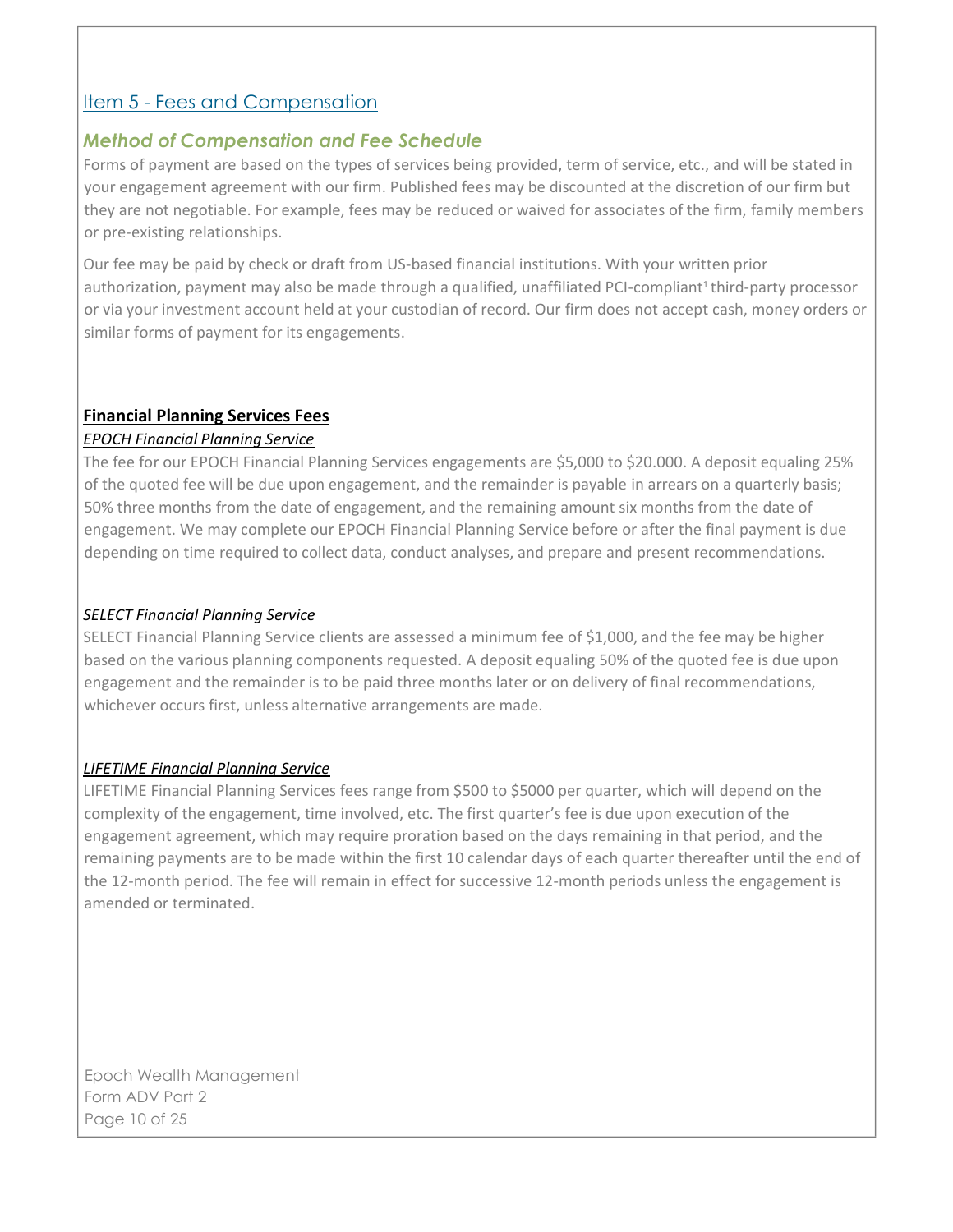#### *Special Projects*

We will assess a \$300 per hour fee when an investment advisor representative is engaged for a special projects, which will be billed in 10-minute increments and a partial increment will be treated as a whole.

If professional support staff are used in support of your engagement, the hourly rate of \$100 or less wil**l be** instituted. Prior to entering into an agreement with our firm you will receive an estimate of the overall cost based on your requirements and the time involved. We do not require a deposit to initiate the engagement; the fee is due in full upon delivery of our invoice which coincides with the presentation of your plan/advice. An hourly engagement lasting more than one month is typically billed at the end of each month for time incurred during that period.

#### **Educational Workshops Fees**

While certain seminars may be complimentary, workshop attendees or the event sponsor may be assessed a fee of \$250 per attendee. The workshop fee, if any, will be announced in advance and will be determined by the length of the event, the number and expertise of the presenters involved, and whether or not educational materials are being provided. Payment will be due on the first day of the scheduled workshop.

#### **Third-Party Investment Managers- Portfolio Management Fees**

Each third-party investment manager program has a stated fee range that will be described to you through the use of that investment manager's disclosure documents and prior to your selection of the manager. We will

Epoch Wealth Management Form ADV Part 2 Page 11 of 25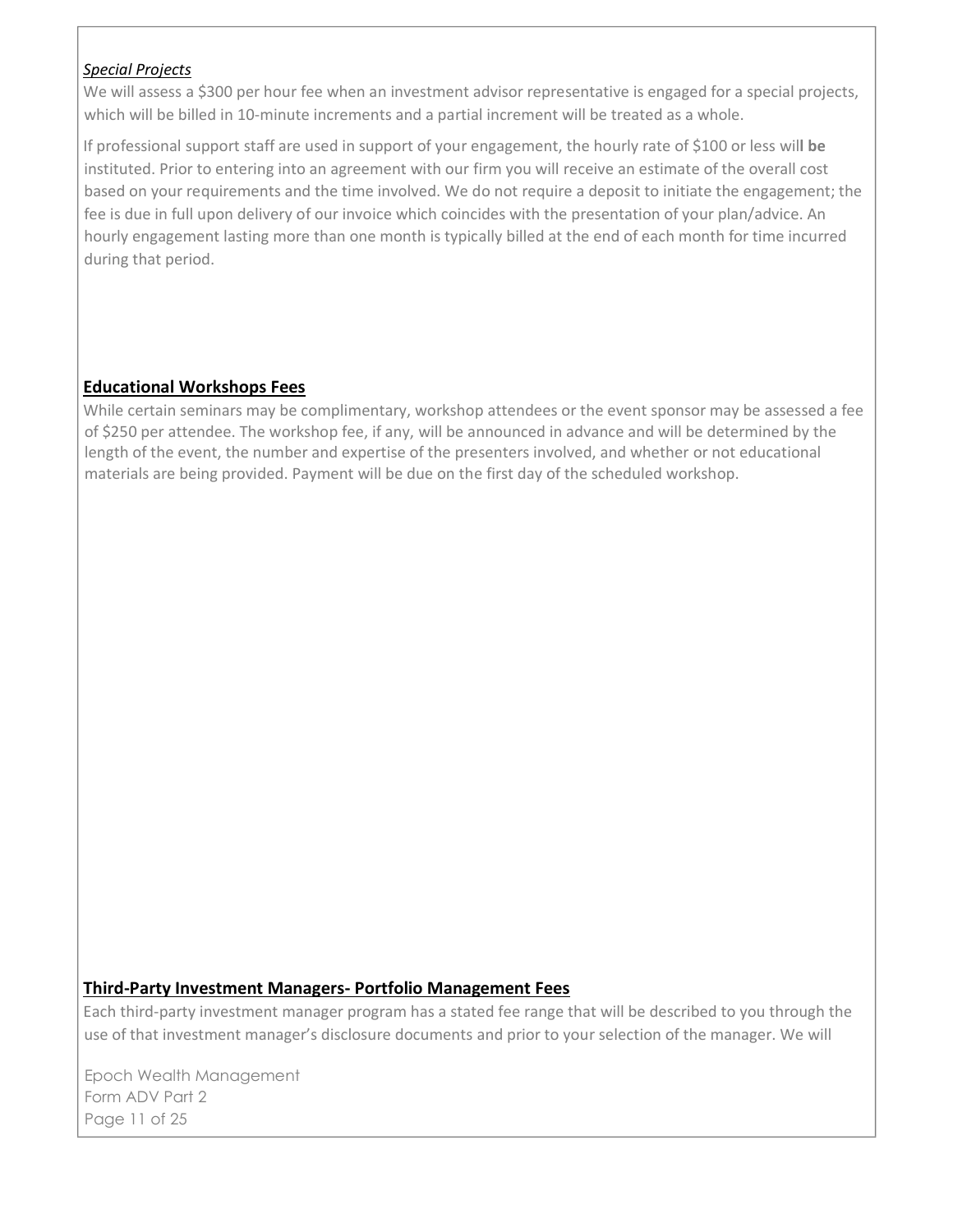inform you in advance as to whether the selected third-party investment manager(s) will allow for account aggregation for the purpose of fee discounts.

Third-party investment management services fees, including debits and credits, will be noted on account statements that you will receive directly from the custodian of record on a quarterly or more frequent basis. We are not directly involved in the billing process of third-party investment accounts. We recommend that you verify the accuracy of fee calculations; the custodian may not verify the accuracy of third-party manager fees for you.

Your written authorization is required in order for the custodian of record to deduct advisory fees from your investment account. By signing the custodian account documents, you will be authorizing the withdrawal of fees from your account. The withdrawal of fees from your account will be accomplished by the custodian of record. Most third-party managers do not allow for direct payment (e.g., payment by check, etc.). Our portion of the advisory fee will be remitted directly to our firm via the third-party investment manager.

| Assets Under Advisement<br>Annual Fee Maximum<br>(including Third Party Asset Manager Fee)<br>$$0 - $1,000,000$<br>1.50%<br>$$1,000,001 - $3,000,000$<br>1.25%<br>$$3,000,001 - $5,000,000$<br>1.00%<br>$$5,000,001 - Above$<br><b>Negotiable</b> |  |
|---------------------------------------------------------------------------------------------------------------------------------------------------------------------------------------------------------------------------------------------------|--|
|                                                                                                                                                                                                                                                   |  |
|                                                                                                                                                                                                                                                   |  |
|                                                                                                                                                                                                                                                   |  |
|                                                                                                                                                                                                                                                   |  |
|                                                                                                                                                                                                                                                   |  |

#### **Additional Client Fees**

Any transactional or service fees (sometimes termed brokerage fees), individual retirement account fees, qualified retirement plan fees, account termination fees, or wire transfer fees will be borne by the account holder and per the separate fee schedule of the custodian of record. Fees paid by our clients to our firm for our advisory services are separate from any of these fees or other similar charges. In addition, advisory fees paid to our firm for its services are separate from internal fees associated with mutual funds, exchange-traded funds (ETFs), exchange-traded notes (ETNs) or other similar investments.

Per annum interest at the current statutory rate in which the client resides may be assessed on fee balances due more than 30 days, and we may refer past due accounts to collections or legal counsel for processing. We reserve the right to suspend some or all services once an account is deemed past due.

Additional information about our fees in relationship to our brokerage and operational practices are noted in Item 12 of this document.

## **Termination of Services**

Either party may terminate the agreement at any time, which will typically be in writing. If you verbally notify our firm of the termination and, if in two business days following this notification you have not sent in your notice in writing, we will make a written notice of the termination in our records and send you our own termination notice as a substitute. Our firm will not be responsible for investment allocation or advice upon receipt of a termination notice. It will also be necessary that we inform the account custodian and/or selected sub-advisor/third-party investment manager, if one was engaged, that the relationship between our firm and the client has been terminated.

Epoch Wealth Management Form ADV Part 2 Page 12 of 25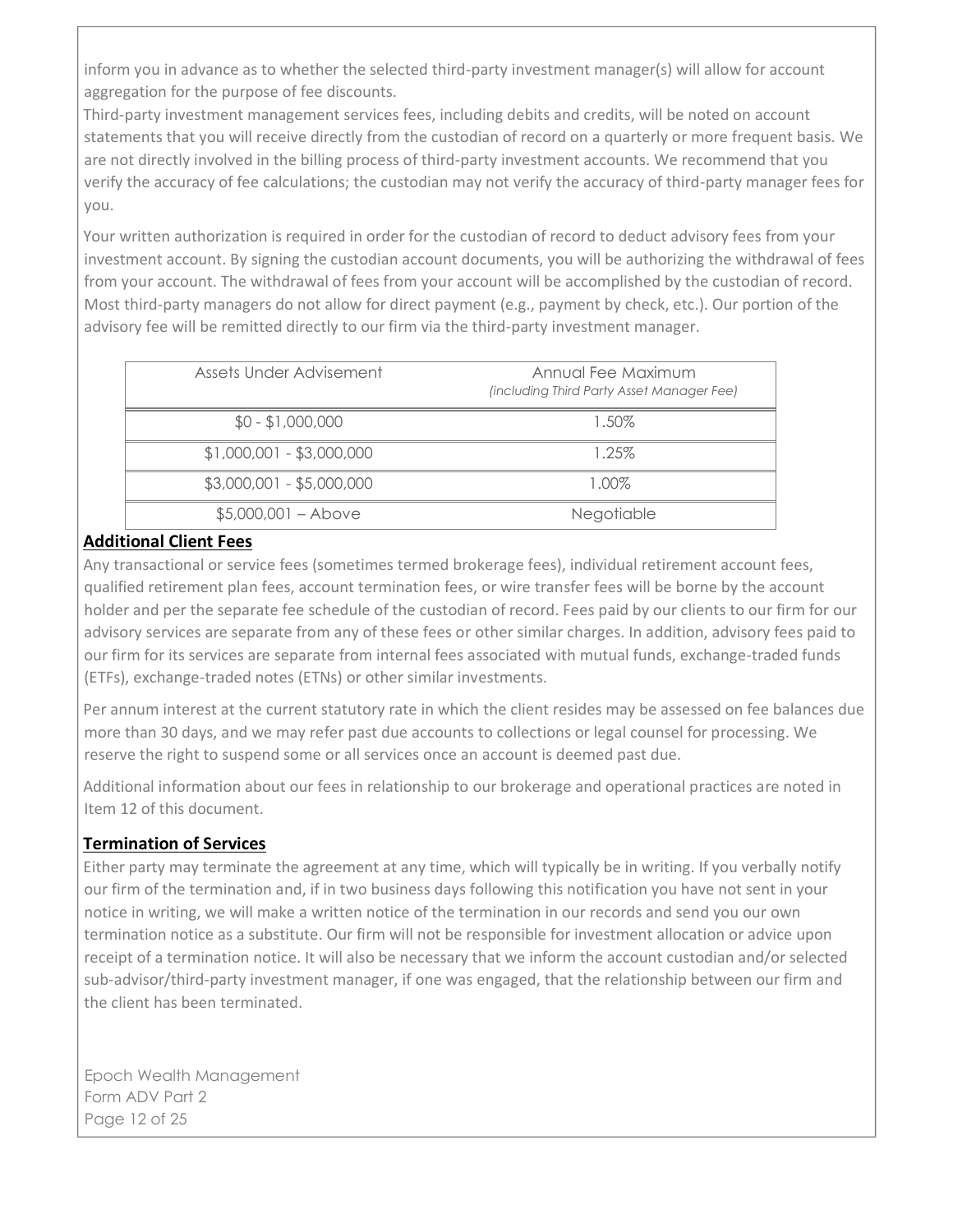If our Form ADV Part 2 firm brochure was not delivered to the client at least 48 hours prior to entering into any investment advisory contract with our firm, then that client has the right to terminate their agreement without fee or penalty within five business days after entering into the contract. Should a client terminate a EPOCH, SELECT or Special Projects planning service after this five-day time period, that client will be assessed fees at the firm's current hourly rate for any time incurred in the preparation of the client's analysis or plan. LIFETIME financial planning and portfolio management services clients that terminate their agreement after the five-day period will be assessed fees on a prorated basis for services incurred from either (i) as a new client, the date of the engagement to the date of the firm's receipt of the written notice of termination, or (ii) all other accounts, the last billing period to the date of the firm's physical or constructive receipt of written termination notice. Earned fees in excess of any prepaid amount will be billed at the time of termination and will be due upon your receipt of our invoice.

If an educational workshop attendee or sponsor cancels within 24 hours of the first session, fees are normally not subject to a refund due to operational costs borne by our firm, but we will typically credit the fee toward a future educational session presented by our firm.

You will be entitled to a refund if you were required to provide an initial deposit for a financial planning engagement, you provided all requested information, and your plan was not delivered to you within six months' time from the date of the engagement.

Our firm's return of any prepaid, yet unearned fees will occur within 30 days of the firm's receipt of termination notice. Our return of payment to a client for financial planning, educational workshop, or retainer services will be completed via check from our firm's US-based financial institution; no credits or "transaction reversals" will be issued. We will coordinate remuneration of prepaid assetbased fees, if any, to a client's investment account. Return of prepaid fees will never involve a personal check, cash or money order from our firm or from an associate of our firm.

Epoch Wealth Management Form ADV Part 2 Page 13 of 25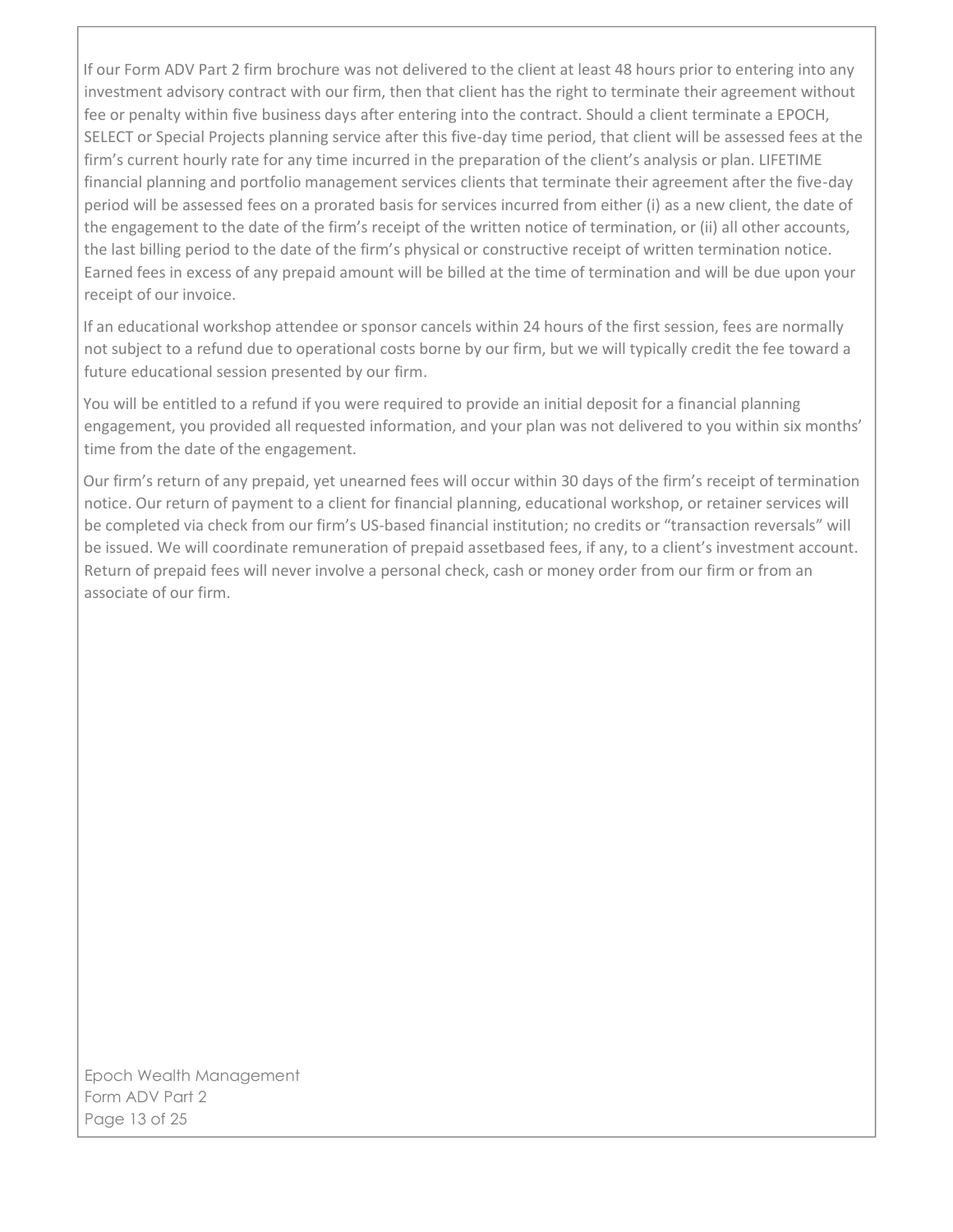## <span id="page-13-0"></span>Item 6 - Performance-Based Fees and Side-By-Side Management

Our firm's advisory fees will not be based on a share of capital gains or capital appreciation (growth) of any portion of managed funds, also known as performance-based fees. Our fees will also not be based on side-byside management, which refers to a firm simultaneously managing accounts that do pay performance-based fees (such as a hedge fund) and those that do not.

## <span id="page-13-1"></span>Item 7 - Types of Clients

We provide advisory services to individuals and high net worth individuals of all investment experience, as well as US-based businesses. We do not require minimum income, asset levels or other similar preconditions for our services. Your preferred sub-advisor/third-party investment manager may require minimum investible assets to open and maintain a portfolio management account, which will be described to you in advance of the engagement. We reserve the right to waive or reduce certain fees based on unique individual circumstances, special arrangements or preexisting relationships, and we may decline services to a prospective client for any nondiscriminatory reason.

## <span id="page-13-2"></span>Item 8 - Methods of Analysis, Investment Strategies and Risk of Loss

The sources of information we use in providing investment advice includes financial newspapers and magazines, research materials prepared by others, annual reports, prospectuses, filings with the SEC and company press releases. Investing in securities involves risk of loss that clients should be prepared to bear. Epoch Wealth Management does not manage client assets.

While we think our clients should maintain sufficiently diversified portfolios, we also subscribe to the belief that portfolios should be managed according to market valuations, current government fiscal policies and global trends by tactically allocating and by utilizing fundamental analysis of market valuations as a best means to manage risk.

## <span id="page-13-3"></span>Item 9 - Disciplinary Information

Neither the firm nor its management has been involved in a reportable criminal or civil action in a domestic, foreign or military jurisdiction, an administrative enforcement action, or self-regulatory organization proceeding per current guidelines.

## <span id="page-13-4"></span>Item 10 - Other Financial Industry Activities and Affiliations

Firm policies require associated persons to conduct business activities in a manner that avoids conflicts of interest between the firm and its clients, or that may be contrary to law. Our firm will provide disclosure to each client prior to and throughout the term of an engagement regarding any conflicts of interest involving its business relationships that might reasonably compromise its impartiality or independence.

Epoch Wealth Management Form ADV Part 2 Page 14 of 25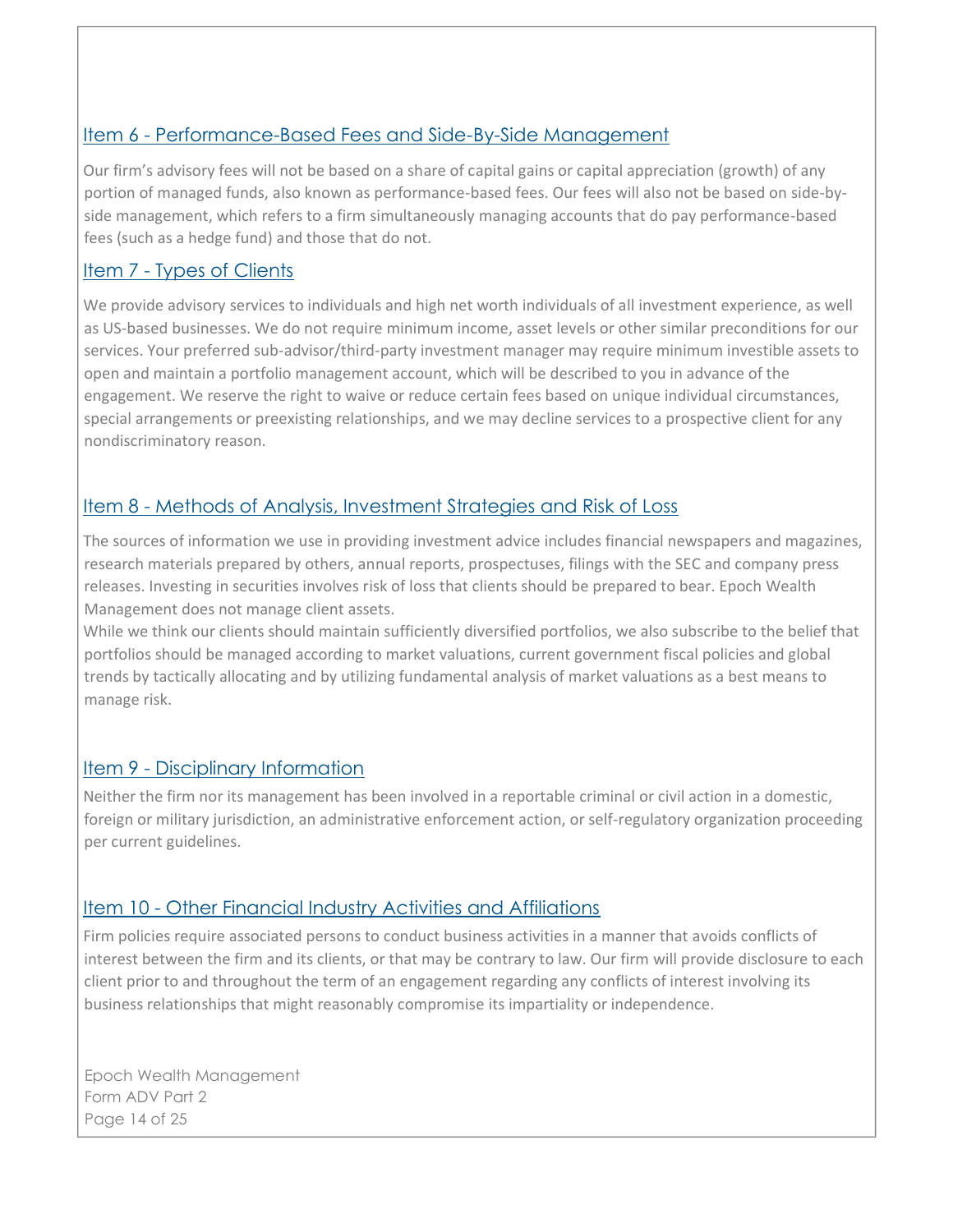Our firm is not registered nor has an application pending to register as a Financial Industry Regulatory Authority (FINRA) or National Futures Association (NFA) member firm, nor are we required to be registered with such entities. Neither our firm nor its management is or has a material relationship with any of the following types of entities:

- accounting firm
- bank, credit union or thrift institution, or their separately identifiable departments or divisions
- lawyer or law firm
- insurance company or insurance agency
- pension consultant
- real estate broker/dealer or advisor
- sponsor or syndicator of limited partnerships
- trust company
- issuer of a security, to include investment company or other pooled investment vehicle (including a mutual fund, closed-end investment company, unit investment trust, private investment company or "hedge fund," and offshore fund)

As referenced in Item 4 of this brochure, we provide recommendations to pre-screened, sub-advisor and/or third-party investment managers (who are also required to be registered as investment advisors) to service part of or the entire client portfolio, and in which both firms are paid a portion of an advisory fee as described in Item 5.

Epoch Wealth Management refers clients to other investment advisers to manage their accounts. In such circumstances, Epoch Wealth Management will share in the other investment adviser's asset management fee. This situation creates a conflict of interest. However, when referring clients to another investment adviser, the client's best interest and suitability of the other investment advisers will be the main determining factors of Epoch Wealth Management. This relationship is disclosed to the client at the commencement of the advisory relationship. These compensation arrangements present a conflict of interest because Epoch Wealth Management has a financial incentive to recommend the services of the other investment advisers. You are not obligated, contractually or otherwise, to use the services of any other investment advisers we recommend. Additionally, Epoch Wealth Management will only recommend another investment adviser who is properly licensed or registered as an investment adviser. Each client has the right to purchase recommended or similar investments through their own selected service provider, and it should be noted that certain portfolio managers may not be available to self-directed investors.

While Ms. Gontero is Certified Public Accountant (CPA), she is not associated with an accounting firm. She does not serve in a role that would be defined as having physical custody of an account (see Item 15). Whether she is serving a client in one or more capacities, Ms. Gontero will disclose in advance how she is being compensated and if there is a conflict of interest involving any advice or service being provided. At no time will there be tying between business practices and/or services; a condition where a client or prospective client would be required to accept one product or service which is conditional upon the selection of a second, distinctive tied product or service.

Epoch Wealth Management Form ADV Part 2 Page 15 of 25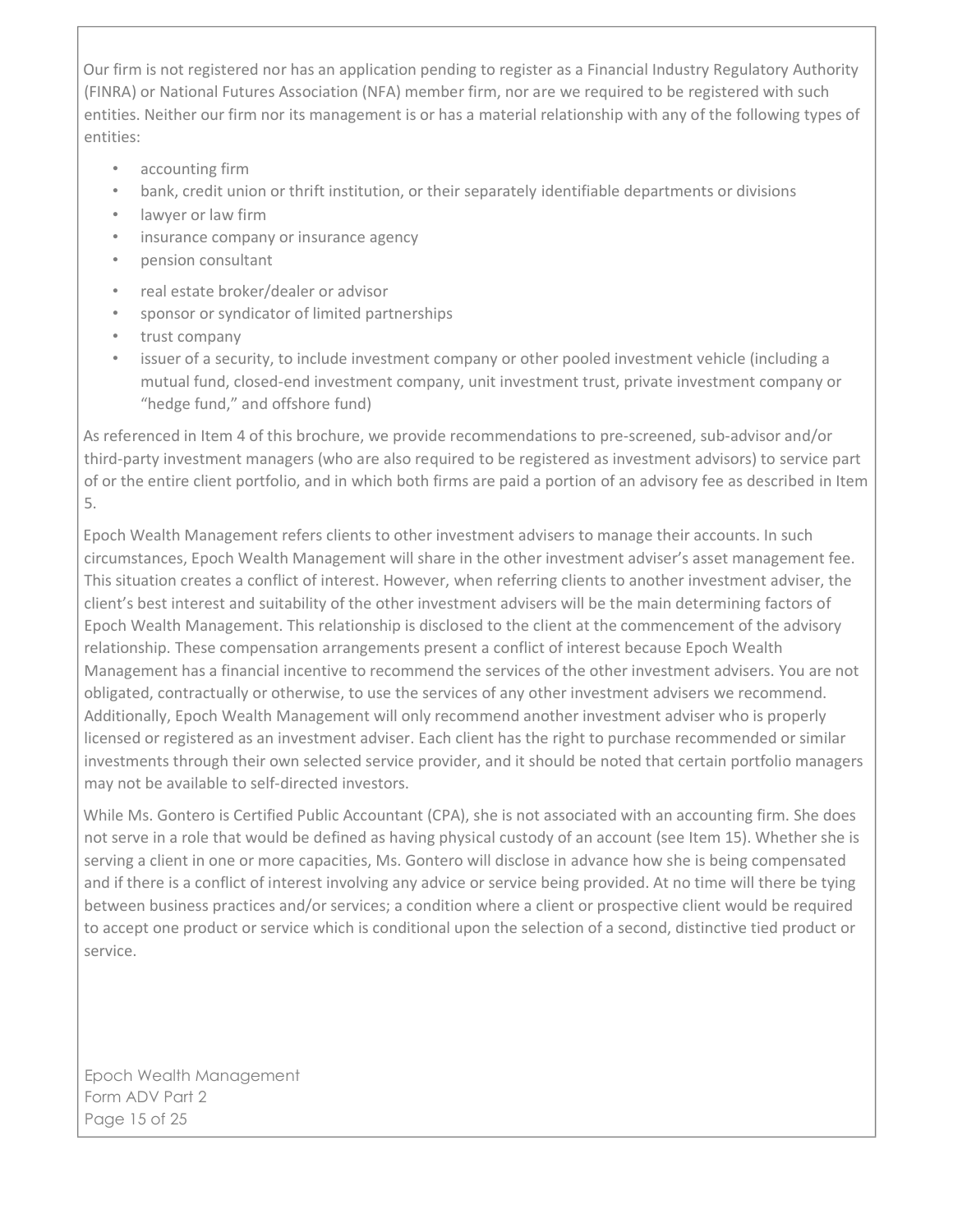## <span id="page-15-0"></span>Item 11 - Code of Ethics, Participation or Interest in Client Transactions and Personal **Trading**

Our firm and its associates will act in the utmost good faith, performing in a manner believed to be in the best interest of our clients. We believe that our business methodologies, ethics rules, and adopted policies are designed to eliminate or at least minimize material conflicts of interest, and to appropriately manage any material conflicts of interest that may remain. You should be aware that no set of rules can possibly anticipate or relieve all material conflicts of interest. Our firm will disclose to its advisory clients any material conflict of interest relating to the firm, its representatives, or any of its employees which could reasonably be expected to impair the rendering of unbiased and objective advice.

#### *Code of Ethics Description*

We have adopted a Code of Ethics that establishes policies for ethical conduct for our personnel. Our firm accepts the obligation not only to comply with all applicable laws and regulations but also to act in an ethical and professionally responsible manner in all professional services and activities. Firm policies include prohibitions against insider trading, circulation of industry rumors, and certain political contributions, among others. We periodically review and amend our Code of Ethics to ensure that they remain current, and we require firm personnel to annually attest to their understanding of and adherence to the firm's Code of Ethics. A copy of the firm's Code of Ethics is made available to any client or prospective client upon request.

#### *CFP® Principles*

CERTIFIED FINANCIAL PLANNER™ Practitioners, such as Ms. Gontero, also adhere to the Certified Financial Planner Board of Standards, Inc.'s Code of Ethics & Professional Responsibility which you may find at www.cfp.net.

Epoch Wealth Management Form ADV Part 2 Page 16 of 25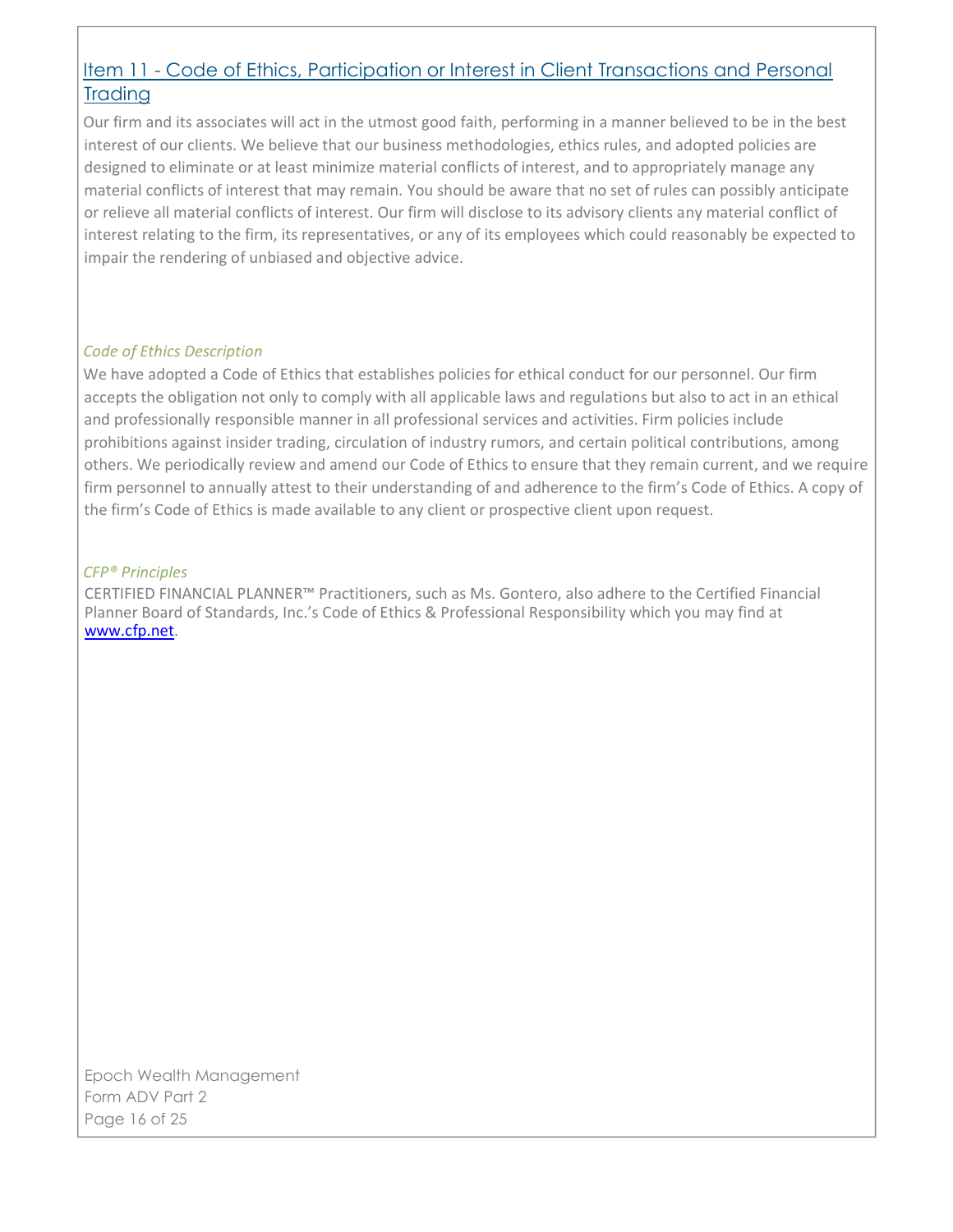#### *Investment Recommendations and Conflicts of Interest*

Neither the firm nor an associate is authorized to recommend to a client, or effect a transaction for a client, involving any security in which the firm or a "related person" (e.g., associate, an immediate family member, etc.) has a material financial interest, such as in the capacity as a board member, underwriter or advisor to an issuer of securities, etc.

An associate is prohibited from borrowing from or lending to a client unless the client is an institutional lender.

The firm remains focused on ensuring that its offerings are based upon the needs of its clients, not resultant compensation received for such services. We want to also note that you are under no obligation to act on a recommendation from our firm and, if you elect to do so, you are under no obligation to complete them through our firm or a service provider whom we may recommend.

#### *Privacy Policy Statement*

We respect the privacy of all clients and prospective clients (collectively termed "customers" per privacy regulations), both past and present. It is recognized that our clients have entrusted our firm with non-public personal information and it is important that both access persons and customers are aware of firm policy concerning what may be done with that information. The firm collects personal information about customers from the following sources:

- Information customers provide to complete their financial plan or investment recommendation.
- Information customers provide in engagement agreements and other documents completed in connection with the opening and maintenance of an account.
- Information customers provide verbally; and
- Information received from service providers, such as custodians, about customer transactions.

The firm does not disclose non-public personal information about our customers to anyone, except in the following circumstances:

- When required to provide services our customers have requested;
- When our customers have specifically authorized us to do so;
- When required during the course of a firm assessment (i.e., independent audit); or When permitted or required by law (i.e., periodic regulatory examination).

To ensure security and confidentiality, the firm maintains physical, electronic, and procedural safeguards to protect the privacy of customer information. Within the firm, access to customer information is restricted to personnel that need to know that information. All access persons and service providers understand that everything handled in firm offices are confidential and they are instructed not to discuss customer information with someone else that may request information about an account unless they are specifically authorized in writing by the customer to do so. This includes providing information about a family member's account.

The firm will provide our customers with its privacy policy on an annual basis and at any time, in advance, if firm privacy policies are expected to change.

Epoch Wealth Management Form ADV Part 2 Page 17 of 25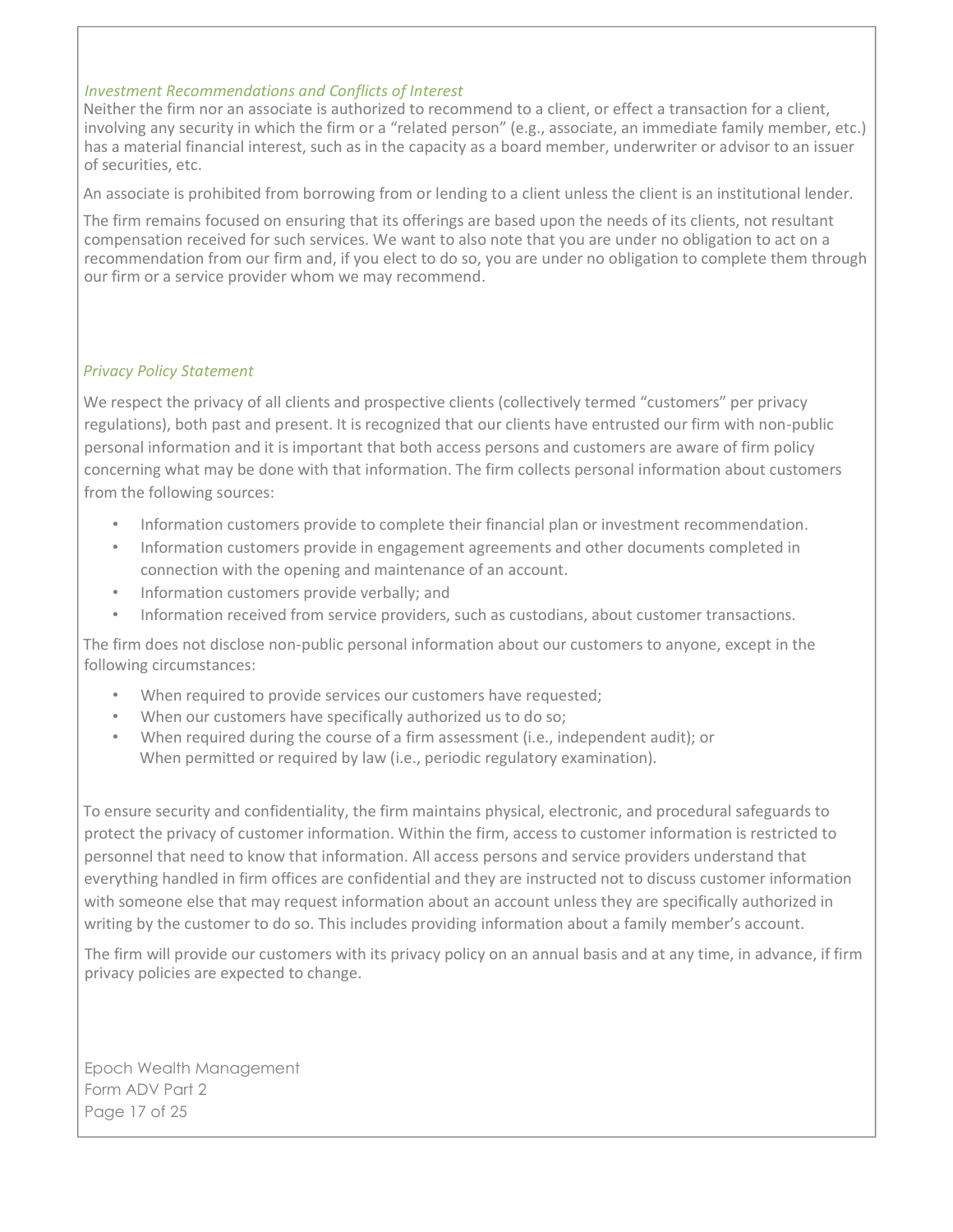#### <span id="page-17-0"></span>Item 12 - Brokerage Practices

*Factors Used to Select Broker/Dealers for Client Transactions* Accounts serviced by a third-party investment manager are maintained at one or more custodians of record that have been selected by the respective thirdparty manager and they will be disclosed in the third-party investment manager's disclosure documents and account opening forms.

## <span id="page-17-1"></span>Item 13 - Review of Accounts

*Investment Management Services* For accounts served by a recommended third-party investment manager, we will periodically review reports provided to you by your third-party investment manager and contact least annually to review your financial situation and objectives. We will communicate information to your third-party investment manager as warranted and assist you in understanding and evaluating the services provided by the third- party manager. In certain instances, you may be able to communicate directly with your selected thirdparty investment manager but we ask that you coordinate the session through our firm.

Investment management services clients may receive portfolio performance reports directly from their thirdparty manager. We do not provide our own performance reporting involving a third-party investment management account. Clients are urged to carefully review and compare account statements that they have received directly from their custodian of record with any performance report they may receive from their thirdparty investment manager.

#### *Scheduled Reviews*

Periodic reviews are recommended if you are receiving our financial planning services, and we believe they should occur at least on an annual basis if practical. Reviews will be conducted by Ms. Gontero and may involve analysis and possible revision of your previous financial plan or investment allocation. A copy of revised plans or asset allocation reports will be provided to you upon request. Unless provided for in your engagement agreement (e.g. LIFETIME planning services), reviews are generally conducted under a new or amended agreement.

For accounts served by a recommended third-party investment manager, Ms. Gontero will review reports provided to you by your third-party investment manager and contact you at least annually to review your financial situation and objectives. We will communicate information to your third-party investment manager as warranted and assist you in understanding and evaluating the services provided by the third -party manager. In certain instances, you may be able to communicate directly with your selected third-party investment manager.

*Non-Periodic Reviews* You should contact our firm for additional financial planning reviews when you anticipate or have experienced changes in your financial situation (e.g., changes in employment, an inheritance, the birth of a new child, etc.), or if you prefer to modify plan or investment account requirements. Non-periodic reviews are conducted by Ms. Gontero, which may occur under a new or amended agreement. A copy of revised plans or asset allocation reports will be provided to the client upon request.

*Content of Client Provided Reports and Frequency* Whether you have opened and maintained an investment account on your own or with our assistance, you will receive account statements sent directly from mutual fund companies, transfer agents, custodians or brokerage companies where your investments are held. We urge you

Epoch Wealth Management Form ADV Part 2 Page 18 of 25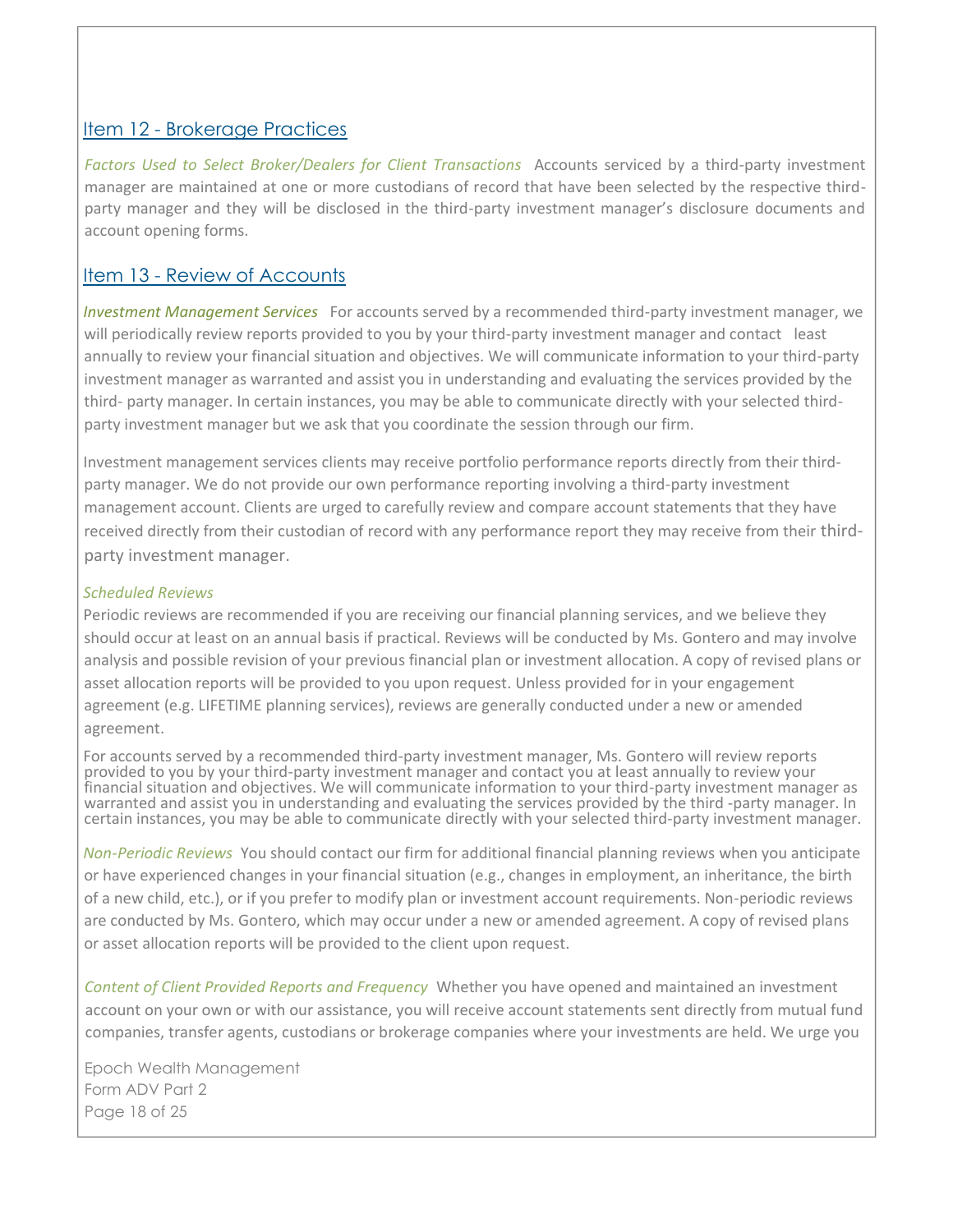to carefully review these account statements for accuracy and clarity, and to ask questions when something is not clear.

Our firm may provide portfolio "snapshots" if we are engaged to provide periodic asset allocation or investment advice. However, we do not provide ongoing performance reporting under our financial planning engagements. Sub-advised and third-party management clients may receive written performance reports from their portfolio manager. We do not provide our own performance reporting, nor do we back-test a report from any other investment manager. Clients are urged to carefully review and compare account statements that they have received directly from their custodian of record with any report they may receive from any other source if it contains account performance information.

## <span id="page-18-0"></span>Item 14 - Client Referrals and Other Compensation

As noted in Items 4 and 5 of this brochure, for our initial and continuing consultation, we may receive a portion of the asset-based fee that is paid by a client for their portfolio management engagement with us and a thirdparty manager,. Please refer to Items 10 and 12 for additional information with respect to our service offerings and the potential conflict of interest they may present.

We do not engage in solicitation activities involving unregistered persons. If we receive or offer an introduction to a client, we do not pay or earn a referral fee, nor are there established quid pro quo arrangements. Each client has the right to accept or deny such referral or subsequent services.

An associate of the firm may hold individual membership or serve on boards or committees of professional industry associations. Generally, participation in any of these entities require membership fees to be paid, adherence to ethical guidelines, as well as in meeting experiential and educational requirements. A benefit these entities may provide to the investing public is the availability of online search tools that allow interested parties (prospective clients) to search for individual participants within a selected state or region. These passive websites may provide means for interested persons to contact a participant via electronic mail, telephone number, or other contact information, in order to interview the participating member. The public may also choose to telephone association staff to inquire about an individual within their area, and would receive the same or similar information. A portion of these participant's membership fees may be used so that their name will be listed in some or all of these entities' websites (or other listings). Prospective clients locating our advisory firm or an associate via these methods are not actively marketed by the noted associations. Clients who find our firm in this way do not pay more for their services than clients referred in any other fashion. Our firm does not pay these entities for prospective client referrals, nor is there a fee-sharing arrangement reflective of a solicitor engagement.

## <span id="page-18-1"></span>Item 15 - Custody

Your assets must be maintained by an unaffiliated, qualified custodian, such as a bank, broker/dealer, trust company, mutual fund companies or transfer agent. Your assets are not held by our firm or any associate or our firm. In keeping with this policy involving our client funds or securities, our firm:

- Restricts the firm or an associate from serving as trustee or having general power of attorney over a client account;
- Prohibits any associate from having authority to directly withdraw securities or cash assets from a client account.

Epoch Wees mot anagement of the not interpretations (i.e., stock certificates) erroneously delivered to our firm; Form ADV Part 2 Page 19 of 25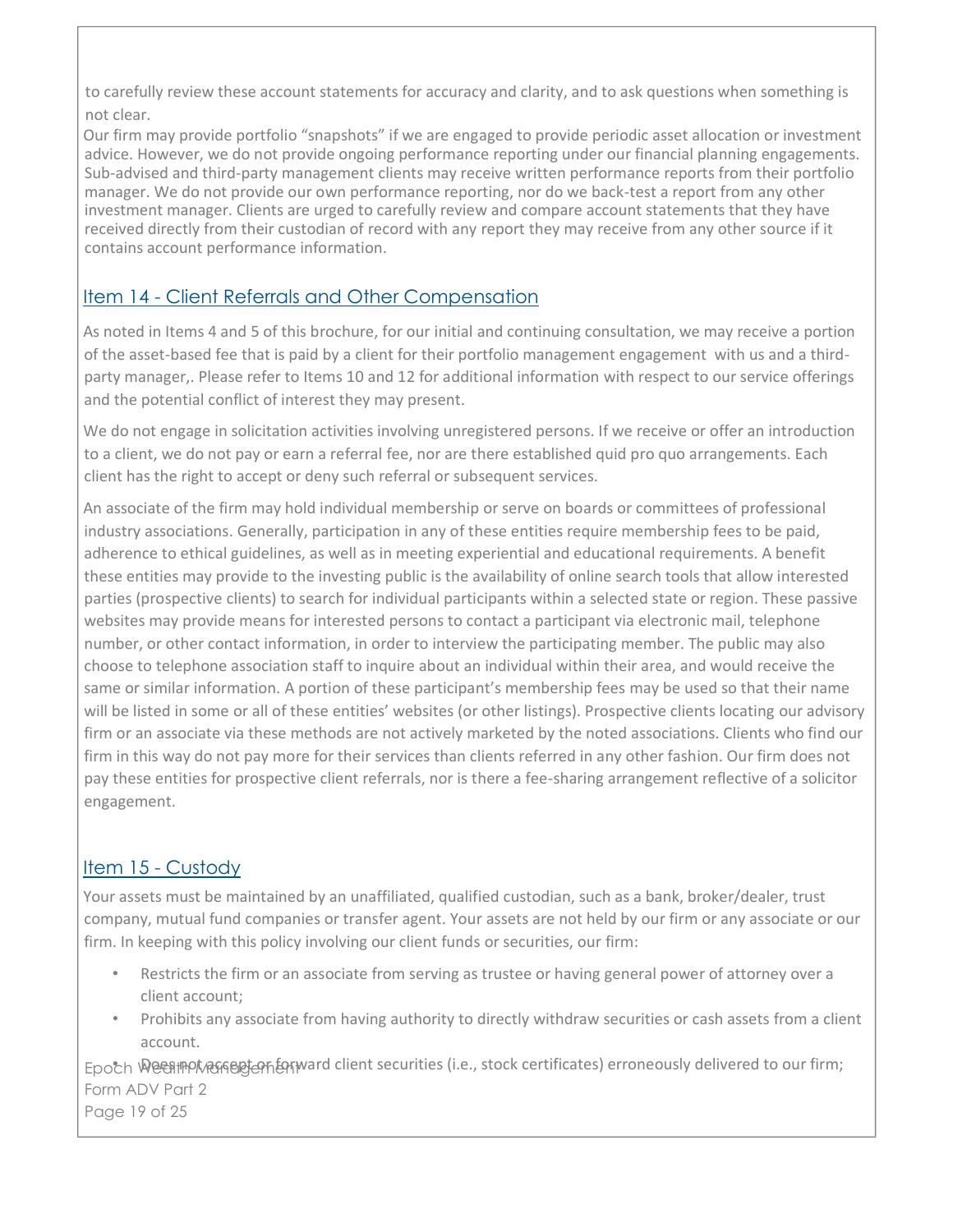- Will not collect advance fees of \$500 or more for services that are to be performed six months or more into the future; and
- Will not authorize an associate to have knowledge of a client's account access information (i.e., online 401(k), brokerage or bank accounts) if such access would allow physical control over account assets.

Your custodian of record will provide you with your transaction confirmations and account statements, which will include debits and credits as well as your advisory fee for that period. Statements are provided on at least a quarterly basis and confirmations are provided as transactions occur within your account. Our firm will not create an account statement for a client nor serve as the sole recipient of a client account statement. You are urged to carefully review and compare your account statements that you have received directly from your custodian of record with any performance report you may receive from any source.

## <span id="page-19-0"></span>Item 16 - Investment Discretion

*Portfolio Management Services* Similar to a limited power of attorney, discretionary authority allows the selected third-party sub-advisor to implement investment decisions, such as the purchase or sale of a security on behalf of the client account, without requiring the client's prior authorization for each transaction in order to meet the client's stated investment objectives.

*Third-Party Investment Management Services* Third-party investment managers generally provide their services on a discretionary basis as described above. If you require your account be managed on a nondiscretionary basis, you should be aware that most third-party investment managers retain the right to either refuse or terminate an account, or continue to manage the account under a higher asset-based fee due to increased operational costs. We will inform you in advance of the recommended third-party manager's requirements involving investment authority.

If a client requests that we assist in any trade execution (including account rebalancing) under an investment consultation component of our financial planning engagement, such as assisting with held-away assets, it will only be accomplished on a non-discretionary basis. Following the client's written authorization via limited power of attorney and the approval of the custodian of record maintaining the account, we will request the execution of trades in the client's account at that custodian.

## <span id="page-19-1"></span>Item 17 - Voting Client Securities

Our clients may periodically receive proxies or other similar solicitations sent directly from the custodian of record or transfer agent. Should we receive a duplicate copy, note that we do not forward these or any correspondence relating to the voting of the client securities, class action litigation, or other corporate actions.

Our firm does not vote proxies on a client's behalf, nor do we offer specific guidance on how to vote proxies. We will not offer guidance involving any claim or potential claim in any bankruptcy proceeding, class action securities litigation or other litigation or proceeding relating to securities held at any time in a client account, including, without limitation, to file proofs of claim or other documents related to such proceeding, or to investigate, initiate, supervise or monitor class action or other litigation involving client assets. However, we will answer limited questions with respect to what a proxy voting request or other corporate matter may be and how to reach the issuer or its legal representative.

Epoch Wealth Management Form ADV Part 2 Page 20 of 25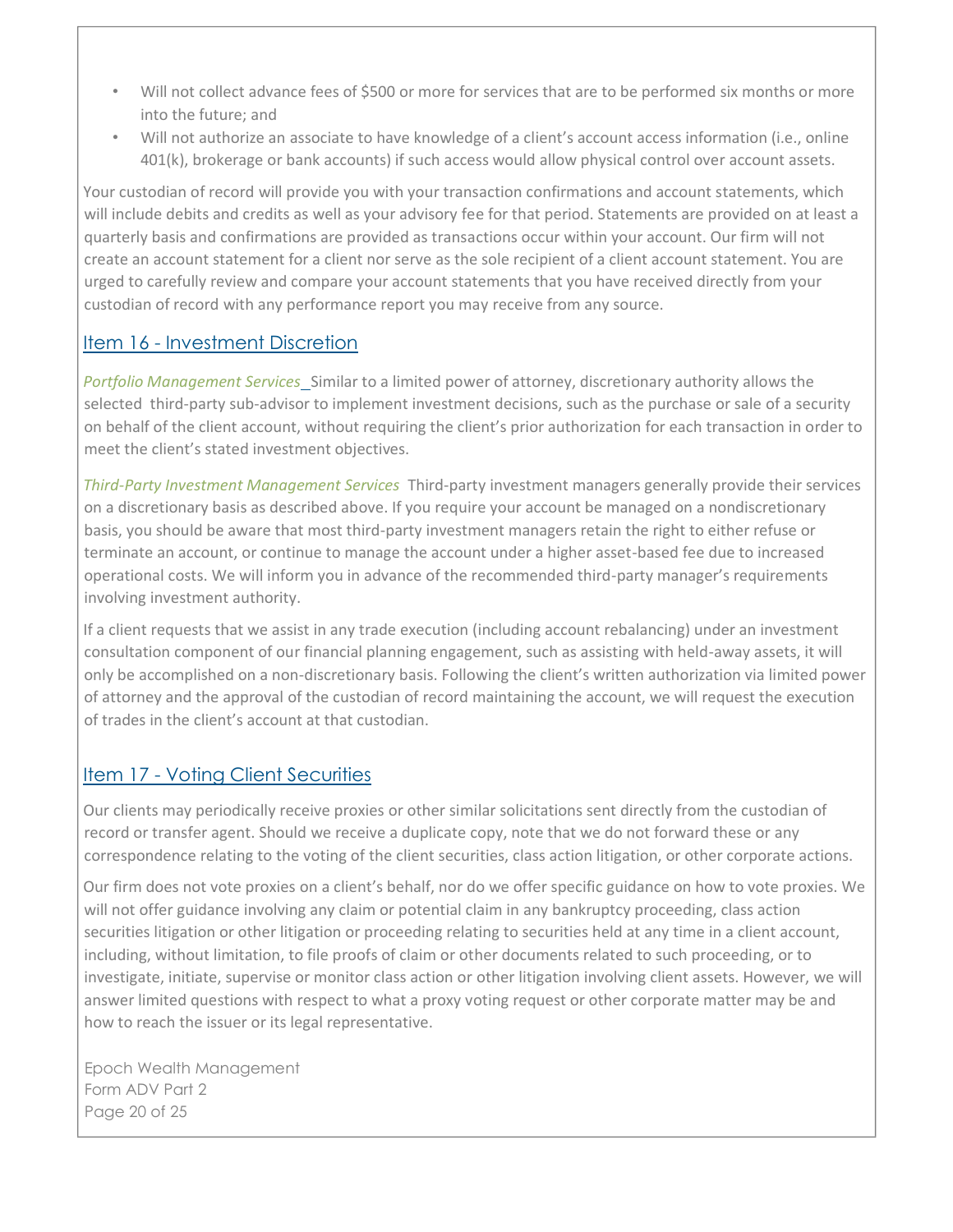If your account is supervised by a third-party investment manager, you should review the third-party investment manager's Form ADV Part 2 to determine their proxy voting policies. Otherwise, you will maintain exclusive responsibility for directing the manner in which proxies solicited by issuers of securities that are beneficially owned by you shall be voted, as well as making all other elections relative to mergers, acquisitions, tender offers or other legal matters or events pertaining to your holdings. You should consider contacting the issuer or your legal counsel involving specific questions you may have with respect to a particular proxy solicitation or corporate action.

## <span id="page-20-0"></span>Item 18 - Financial Information

Our advisory firm will not take custody of your assets, nor do we have the type of account authority to have such control. We do not directly withdraw our advisory fees from your account; we must use an intermediary for all transactions.

Engagements with our firm do not require that we collect fees from you of \$500 or more for our advisory services that we have agreed to perform six months or more into the future.

Neither our firm nor its management serve as general partner for a partnership or trustee for a trust in which the firm's advisory clients are either partners of the partnership or beneficiaries of the trust.

The firm and its management do not have a financial condition likely to impair its ability to meet commitments to clients, nor has the firm and its management been the subject of a bankruptcy petition.

Due to the nature of our firm's advisory services and operational practices, an audited balance sheet is not required nor included in this brochure.

## <span id="page-20-1"></span>Item 19 - Requirements for State-Registered Advisers

For further information involving firm principal executive and management personnel, their business activities as well as material conflicts of interest, please refer to areas previously disclosed in Items 6 and 9 through 11, as well as the accompanying Form ADV Part 2B brochure supplement that immediately follows this page. Per Item 10 of this brochure, neither the firm nor a member of its management has a material relationship with the issuer of a security.

Epoch Wealth Management Form ADV Part 2 Page 21 of 25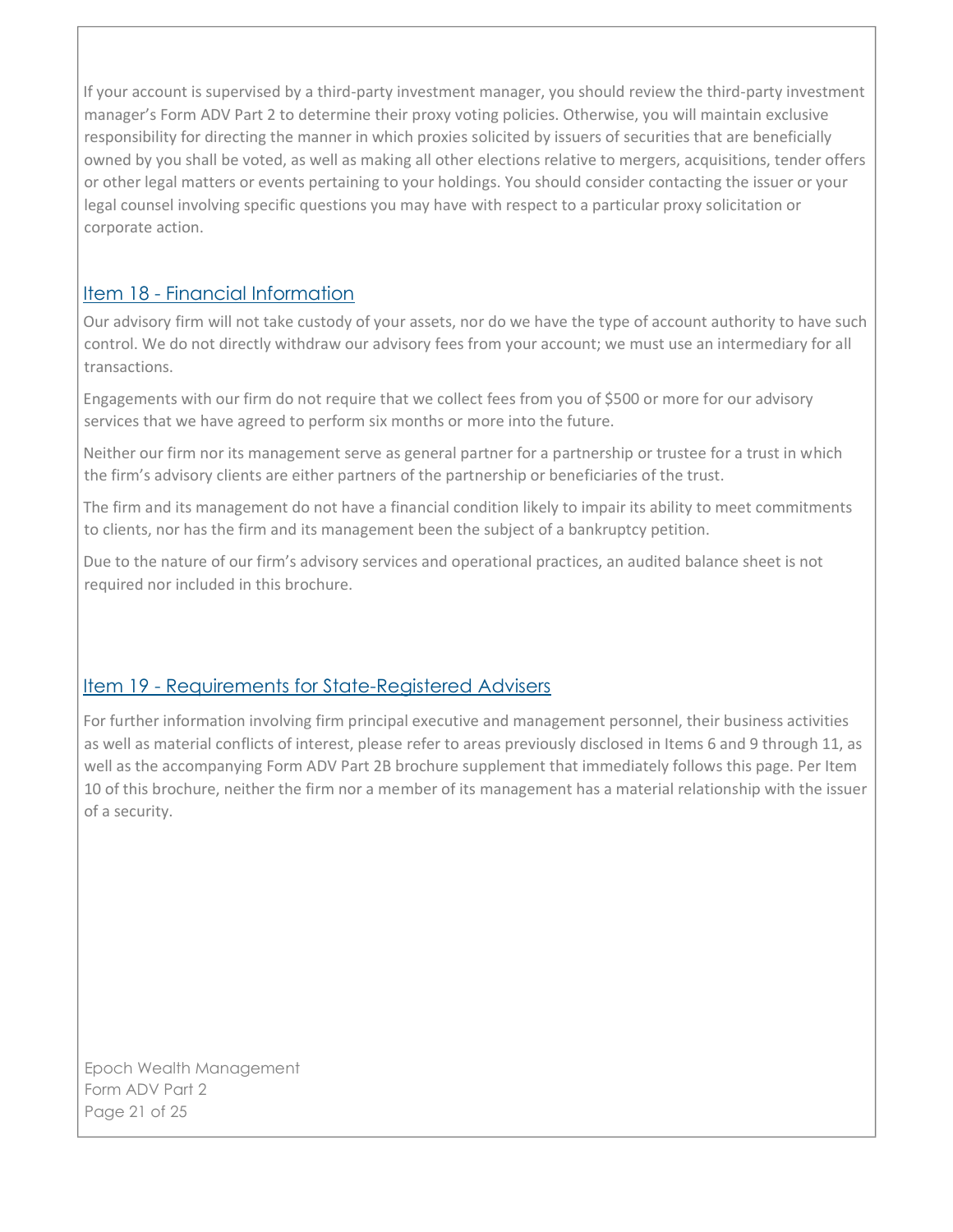#### Item 1 - Cover Page



## Epoch Wealth Management L.L.C.

Tel:440-600-2897

www.epochwealthmanagement.com

## Sandra A. Gontero, CPA/PFS, CFP®

Chief Executive Officer/Chief Compliance Officer Investment Advisor Representative Managing Member CRD #6630488

## **Form ADV Part 2B**

Brochure Supplement March 21, 2022

This brochure provides information about Sandra A. Gontero that supplements Epoch Wealth Management L.L.C. Form ADV Part 2A firm brochure. You should have received a copy of that brochure. Please contact Ms. Gontero at 440-600-2897 if you did not receive the full brochure or if you have any questions about the contents of this supplement. Additional information about Sandra A. Gontero is available on the Securities and Exchange Commission's (SEC) website at www.adviserinfo.sec.gov under CRD # 6630488.

Epoch Wealth Management Form ADV Part 2 Page 22 of 25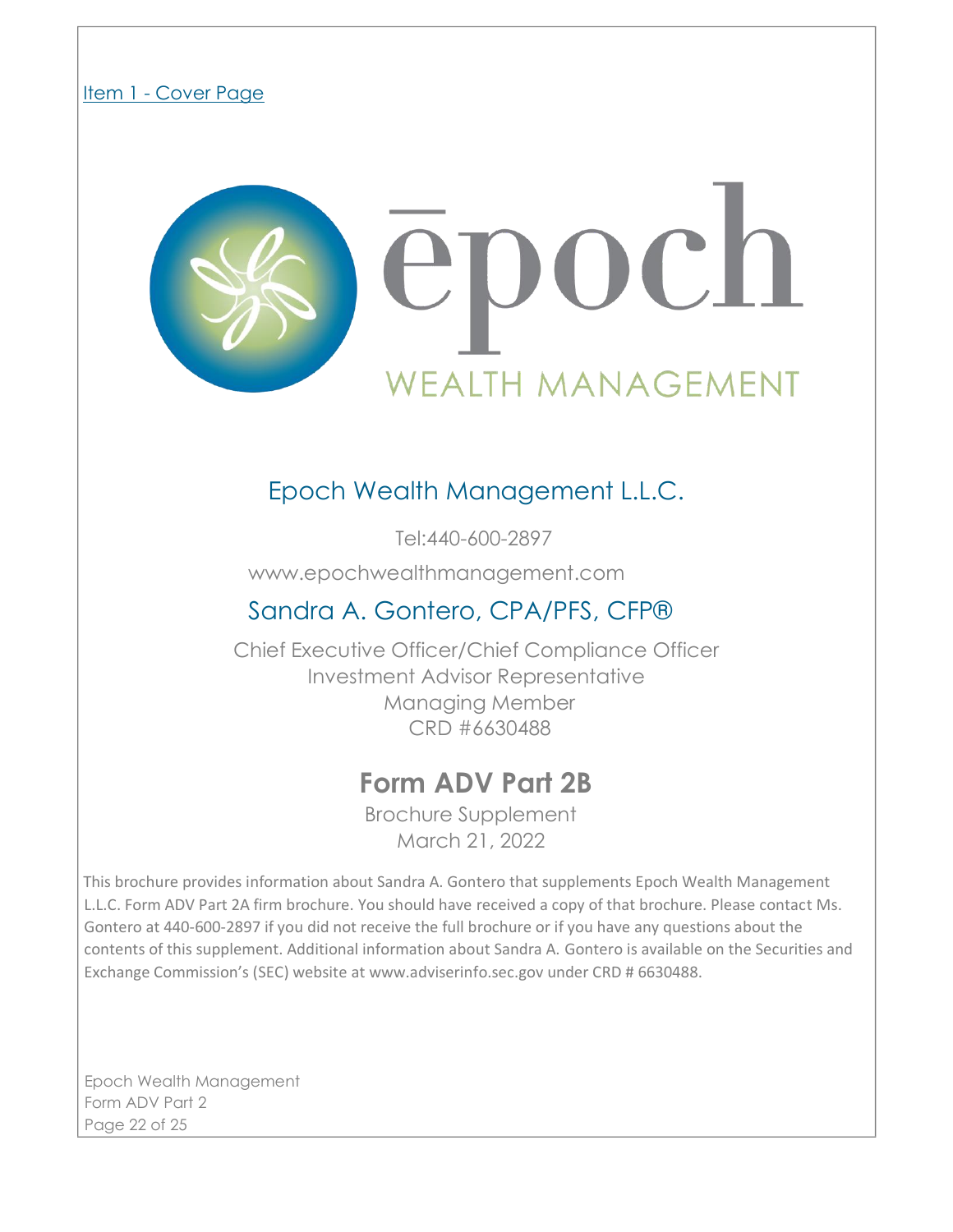#### Item 2 - Educational Background and Business Experience

Regulatory guidance requires the firm to disclose relevant post-secondary education and professional training for each principal executive and associate of the firm, as well as their business experience for at least the most recent five years.

#### *Principal Executive Officers and Management Persons*

**Chief Executive Officer/Managing Member/Chief Compliance Officer/Investment Advisor**

**Representative** Sandra Anne Gontero Year of Birth: 1960 / CRD Number: 6630488

*Educational Background and Business Experience* **Educational** 

#### **Background**

Bachelor of Science in Business Administration (Accounting), Xavier University; Cincinnati, OH

Certified Public Accountant (CPA),<sup>1</sup> Accountancy Board of Ohio

Personal Financial Specialist (PFSSM),<sup>2</sup> American Institute of Certified Public Accountants CERTIFIED FINANCIAL PLANNER™ Practitioner, CFP®,<sup>3</sup> Certified Financial Planner Board of Standards, Inc.

#### **Business Experience**

*Epoch Wealth Management L.L.C. (01/2016-Present)* Chagrin Falls, OH Chief Executive Officer/Managing Member (01/2016-Present) Chief Compliance Officer/Investment Advisor Representative (04/2016-Present)

*Gontero & Company (08/2014-12/2015)* Chagrin Falls, OH President

*Retired (06/2013-06/2014)* Chagrin Falls, OH *PNC Bank (02/1997- 05/2013)* Cleveland, OH National Managing Director of Wealth Strategy/Senior Relationship Manager/Senior Vice President

*Price Waterhouse Coopers LLP (09/1995-02/1997)* Cleveland,

OH Director of Entrepreneurial Advisory Services

*Video Zone (08/1994-07/1995)* San Diego, CA Chief Financial Officer

*HDS, Inc. (05/1991-08/1994)*

San Diego, CA Managing Director of Accounting and Taxation

*Price Waterhouse Coopers LLP (09/1983-05/1991)* San Diego, CA

Epoch Wealth Management Form ADV Part 2 Page 23 of 25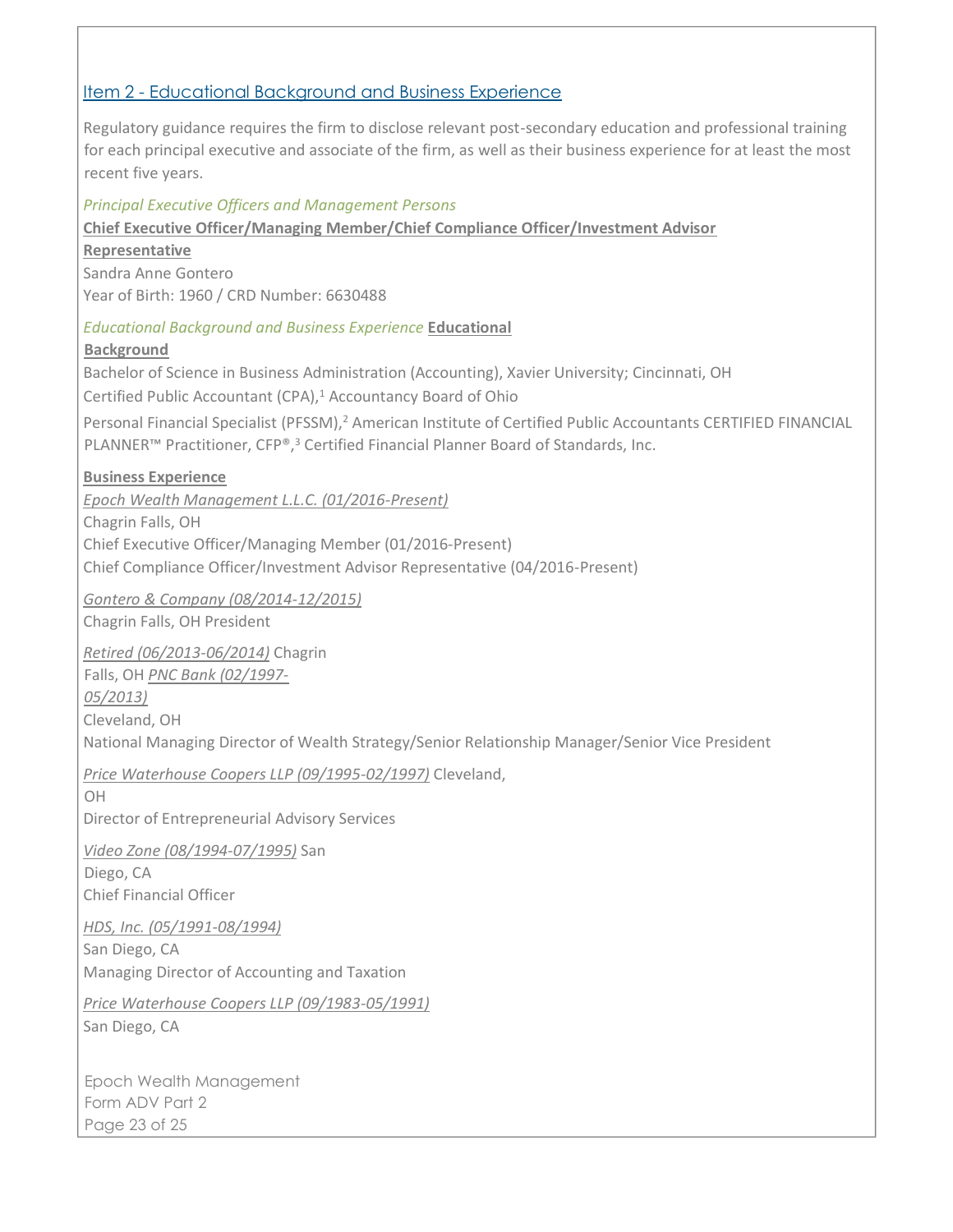Senior Tax Manager *Arthur Anderson & Company (07/1981-09/1983)* Cleveland, OH Tax Associate

#### Item 3 - Disciplinary Information

Registered investment advisors are required to disclose certain material facts regarding any legal or disciplinary events that would be material to the evaluation of each officer or a supervised person providing investment advice. Ms. Gontero has not been the subject of an event requiring disclosure under current guidelines.

#### Item 4 - Other Business Activities

Ms. Gontero and our advisory firm do not have a material relationship with the issuer of a security. She is not registered, nor has an application pending to register, as a registered representative of a broker/dealer or associated person of a futures commission merchant, commodity pool operator, or commodity trading advisor. She does not receive commissions, bonuses or other compensation based on the sale of securities, including that as a registered representative of a broker/dealer or the distribution or service ("trail") fees from the sale of mutual funds. Item 5 - Additional Compensation

Neither our advisory firm nor Ms. Gontero is compensated for advisory services involving performance-based fees. In addition, firm policy does not allow associated persons to accept or receive additional economic benefit, such as sales awards or other prizes, for providing advisory services to firm clients.

#### Item 6 - Supervision

Ms. Gontero serves as the firm's Chief Compliance Officer. Because supervising one's self poses a conflict of interest, the firm has adopted policies and procedures to mitigate this conflict, and may use the services of unaffiliated professionals to ensure the firm's oversight obligations are met. Questions relative to the firm, its services or this Form ADV Part 2B may be made to the attention of Ms. Gontero at 440-600-2897.

Additional information about the firm, other advisory firms, or an associated investment advisor representative is available on the Internet at www.adviserinfo.sec.gov. A search of this site for firms may be accomplished by firm name or a unique firm identifier, known as an IARD or CRD number. The CRD number for Epoch Wealth Management is 283359. The business and disciplinary history, if any, of an investment advisory firm and its representatives may also be obtained by calling the State of Ohio Division of Securities at (877) 683-7841. Item 7 - Requirements for State-Registered Advisers

There have been neither awards nor sanctions or other matter where Ms. Gontero or Epoch Wealth Management has been found liable in an arbitration, self-regulatory or administrative proceeding. Neither Ms. Gontero nor Epoch Wealth Management has been the subject of a bankruptcy petition.

#### *Information about Professional Designations/Education*

1 Certified Public Accountant (CPAs) are licensed and regulated by their state boards of accountancy. While state laws and regulations vary, the education, experience and testing requirements for licensure as a CPA generally include minimum college education (typically 150 credit hours with at least a baccalaureate degree and a concentration in accounting), minimum experience levels (most states require at least one year of experience providing services that involve the use of accounting, attest, compilation, management advisory, financial advisory, tax or consulting skills, all of which must be achieved under the supervision of or verification by a CPA), and

Epoch Wealth Management Form ADV Part 2 Page 24 of 25